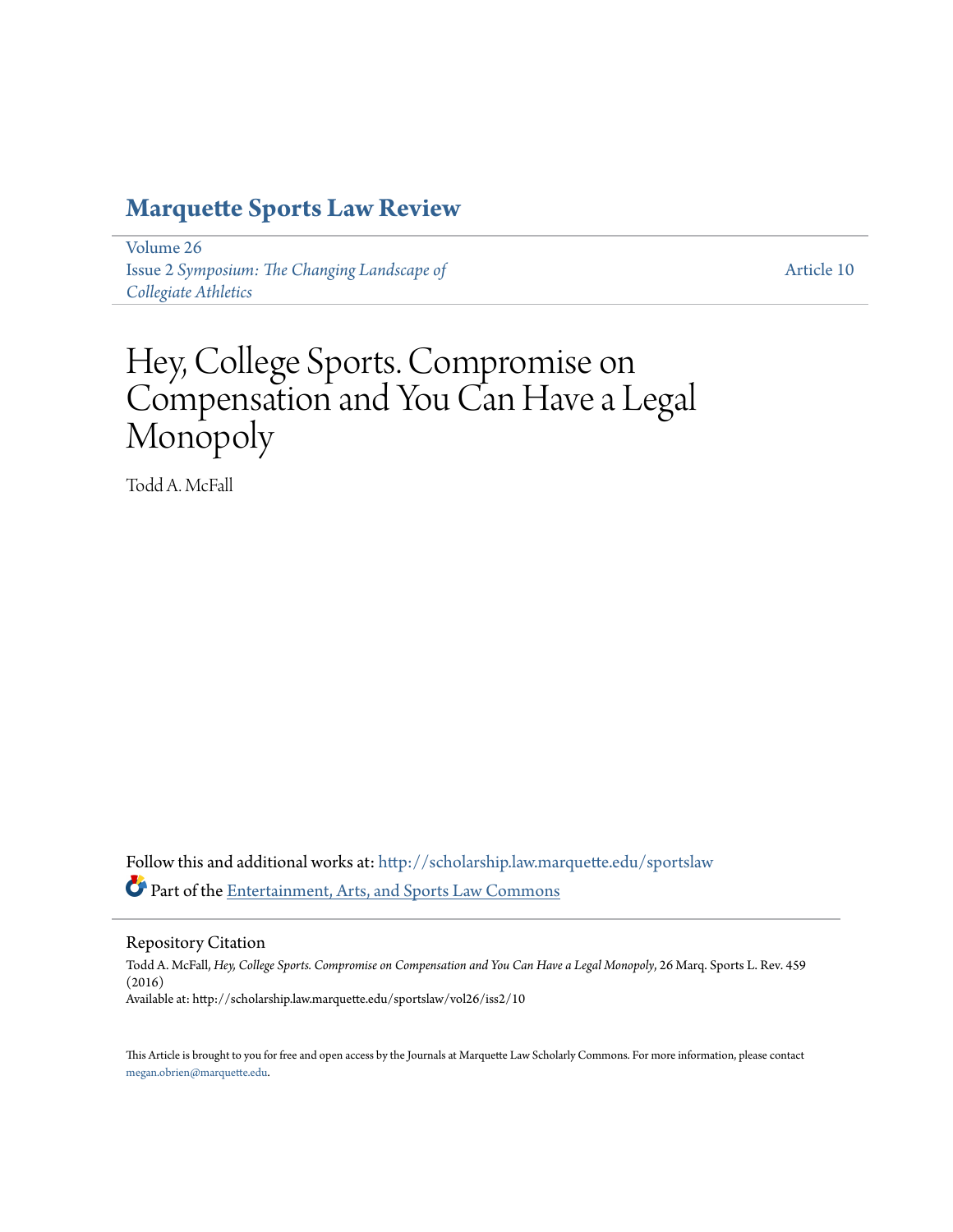### **HEY, COLLEGE SPORTS. COMPROMISE ON COMPENSATION AND YOU CAN HAVE A LEGAL MONOPOLY**

#### TODD A. MCFALL\*

#### **OVERVIEW**

The fate of the century-old National Collegiate Athletic Association (NCAA) has never been as tenuous as it is currently. Court disputes regarding the legality of the organization's long-standing scholarship-as-compensation model are in full bloom, and the decisions in these disputes, which range from suits like *O'Bannon v. NCAA*, a dispute that could have a somewhat large impact on NCAA policies,<sup>1</sup> to suits like *Jenkins v. NCAA*,<sup>2</sup> which asks the courts to overturn completely the compensation structure offered to scholarship athletes,<sup>3</sup> could call for huge changes to the way college sports operate.<sup>4</sup>

If the courts side with any one of the plaintiffs in these suits, the NCAA and its members will face difficult questions about how to operate in a world with completely shifted legal constraints. However, were the courts to order the NCAA and its members to find a new compensation structure, it would represent a rather odd moment in the history of organized sport in the United States because the courts would recognize the need to provide legal coverage to

<sup>\*</sup> Ph.D. Visiting Assistant Professor, Department of Economics, Wake Forest University. The Author would like to acknowledge the excellent research help provided by Camille Wixon.

<sup>1.</sup> *See* O'Bannon v. NCAA, 802 F.3d 1049, 1078–79 (9th Cir. 2015) (explaining that in the appeals stage, the NCAA earned a partial victory in the September 2015 circuit court decision); *Board Unanimously Decides to Decline Jurisdiction in Northwestern Case*, NLRB (Aug. 17, 2015), https://www.nlrb.gov/news-outreach/news-story/board-unanimously-decides-decline-jurisdictionnorthwestern-case.

<sup>2.</sup> Kurt Orzeck, *NCAA Scholarship Class Actions Merged in Calif. Court*, LAW360 (June 4, 2014), http://www.law360.com/articles/544917/ncaa-scholarship-class-actions-merged-in-calif-court (explaining that the other trajectory changing cases, including *Alston v. NCAA* and *Jenkins v. NCAA* were consolidated by the U.S. Judicial Panel of Multidistrict Litigation).

<sup>3.</sup> *See generally* Jenkins v. NCAA., 311 F.R.D. 532 (N.D. Cal. Dec. 4, 2015).

<sup>4.</sup> *See* Patrick Vint, *Ranking the NCAA's 5 Biggest Legal Battles, from Least to Most Threatening,* SBNATION (Mar. 20, 2014), http://www.sbnation.com/college-football/2014/3/20/5528032/ncaa-lawsuits-obannon-kessler-union (providing a good summary of these disputes).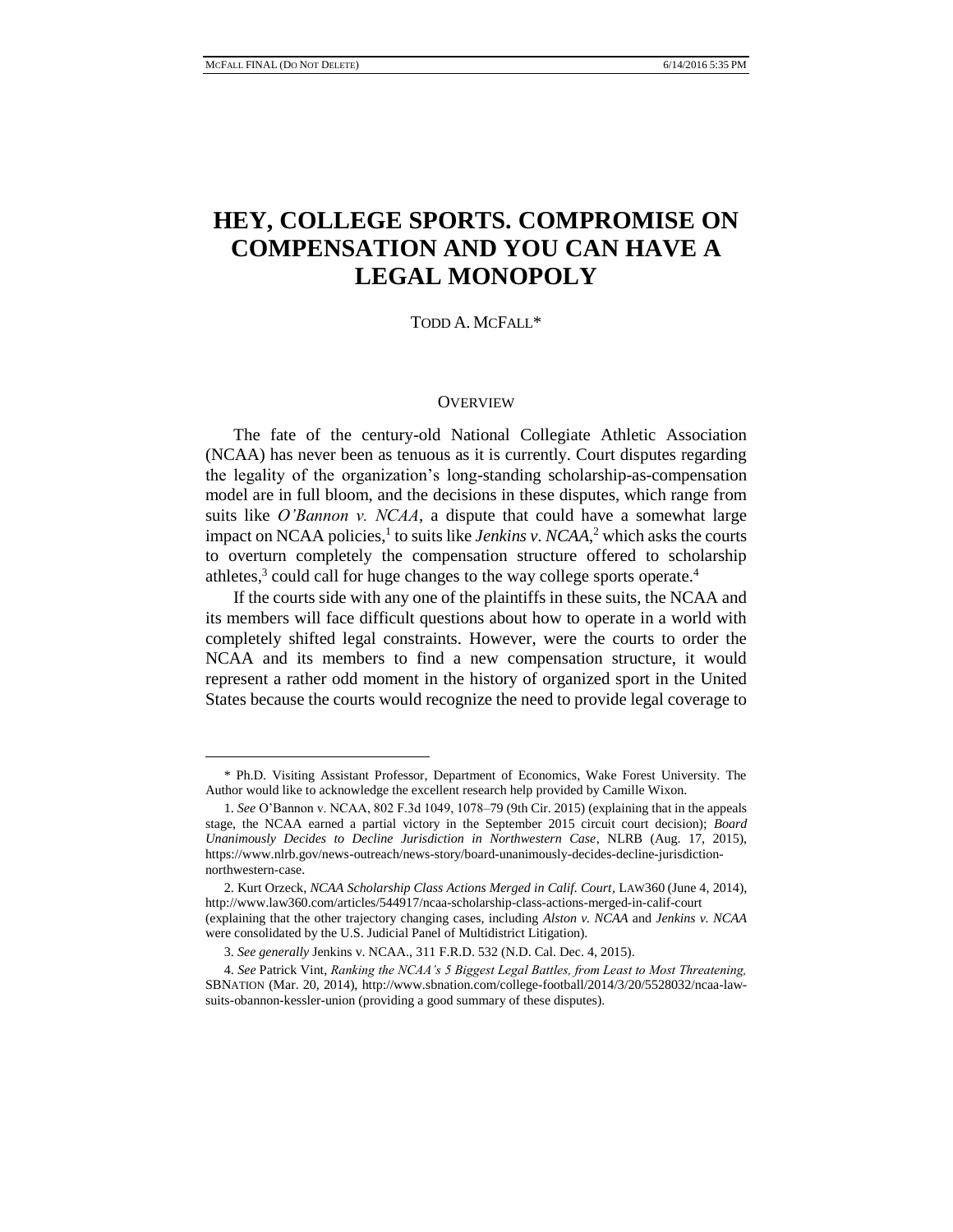a non-unionized group of athletes.<sup>5</sup> A ruling of this nature would have little precedent in sports law, as the important court victories earned by players over the last half century were won by players who were part of a players' union.<sup>6</sup>

While media attention has focused solely (and understandably so) on the legal entanglements in which the organization finds itself, the looming threat of a rival using the NCAA's stringent compensation limits against itself is not going away, no matter how many legal challenges it survives. Men's basketball and football earn incredible profits for the NCAA and some of its members, and if history is a trusted indicator, a rival, perhaps with the intention of making obsolete the edifice upon which college sports is built, will present itself to the organization, just as rivals have previously challenged the three biggest North American leagues, Major League Baseball (MLB), the National Basketball Association (NBA), and the National Football League (NFL). At the turn of last century, the MLB's National League (NL) had to answer to the American League's (AL) challenge. The 1960s saw a battle between the NFL and the upstart American Football League ensue. And, of course, the NBA had to fend off a challenge from the American Basketball Association in the 1970s. The NCAA must understand that market forces—in addition to legal rulings—have sometimes provided for the implementation of constructive changes to the governance structures of these leagues.<sup>7</sup>

<sup>5.</sup> Of course, for several decades, courts were more than satisfied not to recognize a players' union's right to negotiate with owners.

<sup>6.</sup> *See, e.g.*, Prof'l Baseball Clubs*,* 66 Lab. Arb. Rep. (BNA) 101, 118 (1976) (Seitz, Arb.) (declaring MLB "had no right or power . . . to reserve [the players'] services for their exclusive use for any period beyond the 'renewal year' in the contracts") (A short list of league trajectory changing legal decisions should begin with Peter Seitz's decision to grant free agent rights to Major League Baseball players); White v. NFL, 836 F. Supp. 1458, 1487 (D. Minn. 1993) (depicting how in the NFL, the disputes granted an expanded set of free agency rights to NFL players); McNeil v. NFL, 790 F. Supp. 871, 893, 896 (D. Minn. 1992) (preventing the NFL "from relitigating the existence of their [sic] monopoly power in the relevant market of major league professional football in the United States"); Robertson v. NBA, 72 F.R.D. 64, 66–67, 71 (S.D.N.Y. 1976) (approving the settlement agreement between the players and the NBA).

<sup>7.</sup> The American League is the only successful rival to the incumbent National League. In the Nineteenth Century, the toughest competitor to the NL was the American Association. *See* LEONARD KOPPETT, KOPPETT'S CONCISE HISTORY OF MAJOR LEAGUE BASEBALL 61–66 (1998). Once the AL essentially merged with the NL in 1903, the player-owned Federal League was the impetus for the leagues to seek an antitrust exemption from the courts, which was granted by Chief Justice Oliver Wendell Holmes, who penned the infamous opinion in *Federal Baseball Club of Baltimore, Inc. v. National League of Professional Baseball Clubs*. *See* 259 U.S. 200, 208–09 (1922); J. Gordon Hylton, *Why Baseball's Antitrust Exemption Still Survives*, 9 MARQ. SPORTS L.J. 391, 397 (1999). The NFL was founded in 1920 and met its first stout competition in 1946 from the upstart All-American Football Conference. DAVID S. NEFT ET AL., THE FOOTBALL ENCYCLOPEDIA: THE COMPLETE HISTORY OF PROFESSIONAL FOOTBALL FROM 1892 TO THE PRESENT 187 (Bob Carroll & John G. Hogrogian eds., 2d ed., 1994)*.* Two teams from that league, the Cleveland Browns and the San Francisco 49ers, were welcomed into the NFL before the rest of the league disbanded. *Id.* In 1960, the American Football League (AFL) was founded and successfully merged with the NFL in 1967. *Id.* at 318–19. In the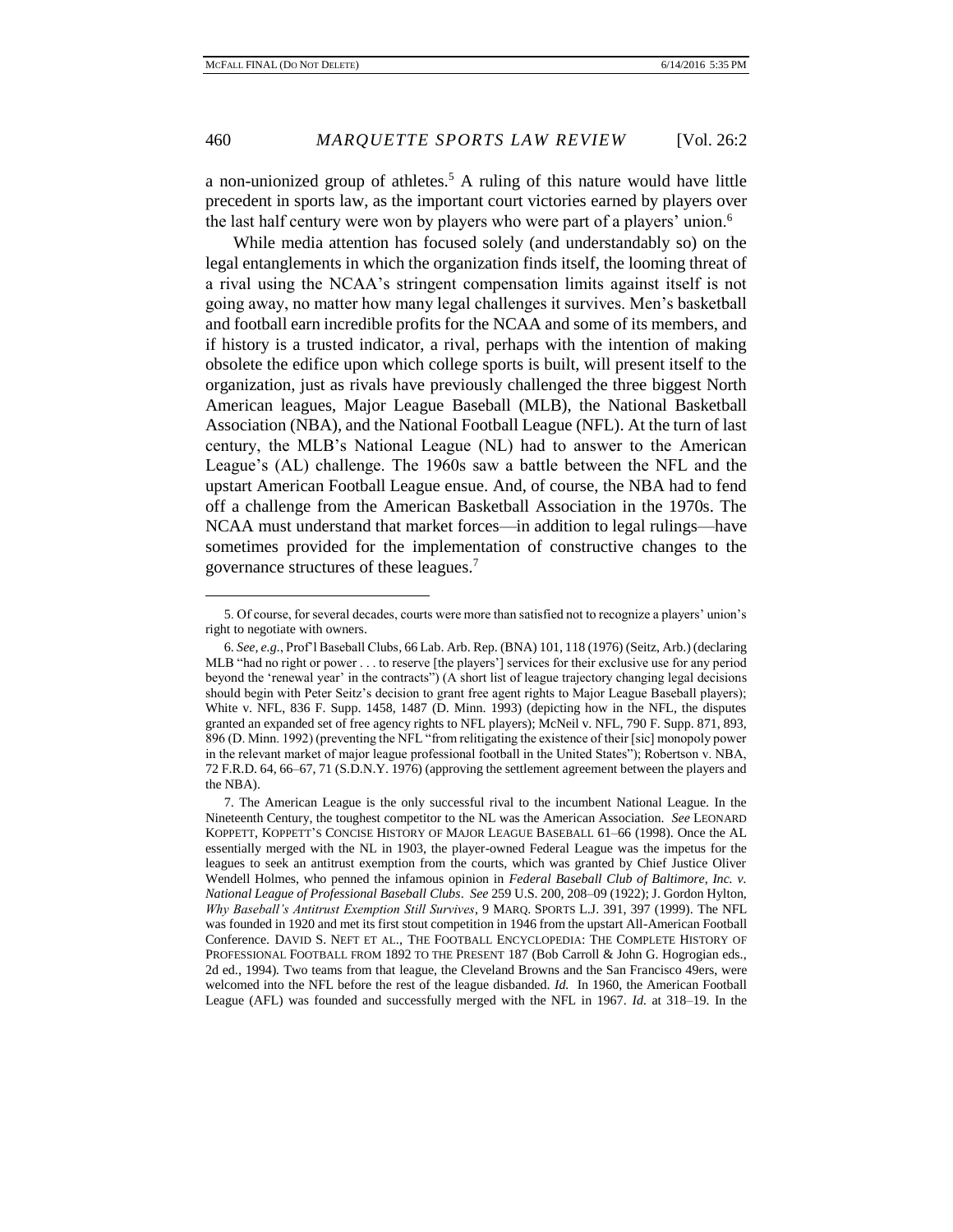Unlike MLB, which still possesses its antitrust exemption from Congress, the NCAA men's basketball and football leagues are not exempt from the possibility of a rival league challenging its monopoly status in the production of athletic events that feature college-age competitors. The potential for a rival to force (or even usurp) the NCAA's monopoly status in the production of these events might not be as imminent as the legal battles the organization is currently fighting, but elementary economic theory and history tell us the threat is clear and present due to the extraordinary rents the organization earns from the contests it produces.<sup>8</sup>

The purpose of this Article is to analyze the viability of an outside threat from a rival league to the existing structure of the NCAA and to implore some part of the membership to adopt a more market-based approach to hiring athletes, a change that would offer such members the wonderful opportunity of strengthening its monopoly standing in the sports marketplace. The NCAA and its members might be taking on fire from many legal sides, and it is certainly possible that a court decision might force college sports to adopt different methods of production, but to think that the organization is exempt from competition from an upstart league is to ignore the history of professional athletics, a history that is rife with occasions in which an incumbent league lost its monopoly status after a rival league figured out ways to weaken the barriers to entry created by the incumbent. To avoid such a challenge, the NCAA should use to its advantage the intense attachment to member teams that its current consumers have. This unique relationship is very difficult to re-create by a newly hatched rival. $9$  However, the organization should be willing to trade the lasting benefits of fan devotion with a more flexible compensation approach that is based on market principles. Such a move would make poaching elite talent from the ranks of NCAA teams a much more expensive tactic for a rival to adopt. By reconciling the weakness of its current

mid-1980s, the United States Football League (USFL) was founded as a rival to the NFL. JIM BYRNE, THE \$1 LEAGUE: THE RISE AND FALL OF THE USFL 107–11 (1986). Despite poaching popular players like Steve Young, Doug Flutie, and Hershel Walker, the league folded in 1986. *See id.* at 107–11, 350. And of course, the NBA merger with the American Basketball Association, which took place in 1976, rounds out the major attempts to subvert league monopolies. *See* FRANK P. JOZSA JR., NATIONAL BASKETBALL ASSOCIATION STRATEGIES: BUSINESS EXPANSIONS, RELOCATIONS, AND MERGERS 23 (2015).

<sup>8.</sup> This view of the evolution of markets is economists' way of saying imitation is the finest form of flattery and undergirds the entire neoclassical view of industrial organization. Incumbent firms earn positive economic profits (called rents), which attract competitors that seek to compete away those rents. This theory works well when the product of the incumbent firm can be copied easily. Firms that produce products that are unique or under intellectual property protection do not face such competition.

<sup>9.</sup> *See The Largest, Most Attractive Fan Base in Sports,* IMG COLL.*,* http://www.imgcollege.com/why-college (last visited June 9, 2016) (including an advertisement for IMG's services that touts the "off-the-charts loyalty" that fans of college sports teams have for their schools).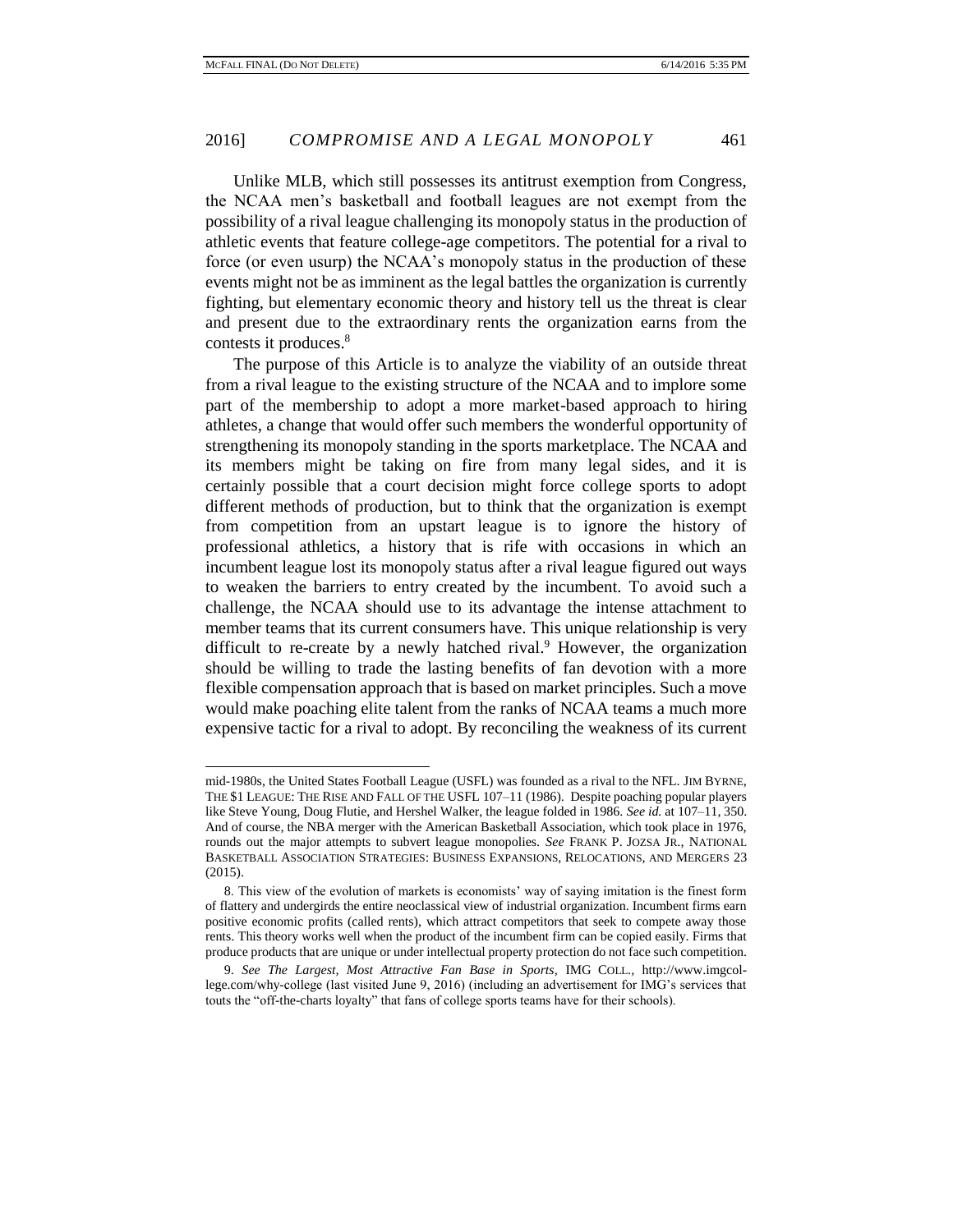model, the NCAA could shield itself from a market attack that could water down the quality of its product while using to its advantage the strongest characteristic of its product, fans' rabid attachment to their favorite teams. The window is shutting, though, and when it does, the NCAA will not have the luxury of waving the white flag of merger with its rival—like the previously mentioned professional leagues did—for the NCAA will have lost to an entity that operates in an entirely different manner to it.

#### I. THE HISTORY OF ORGANIZED ATHLETICS SUGGESTS A RIVAL TO THE NCAA LURKS

Understandably, much of the attention being paid to the NCAA's and college sports' existential crisis is focused on the legal battles in which it finds itself. If the court sides with one of the plaintiffs in any of the aforementioned disputes, the case will join the pantheon of legal decisions that changed the trajectory of the rights athletes have in the marketplace. These decisions are well known, but bear repeating, as each was transformative to the league it impacted. MLB's existence was forever changed by the 1922 Supreme Court decision that granted it an antitrust exemption<sup>10</sup> and by the *Seitz* arbitration decision that gave players free agency opportunities.<sup>11</sup> The NBA was forever changed by Oscar Robertson's victory over the NBA in *Robertson v. NBA*, which granted a suite of expanded labor rights to players.<sup>12</sup> Finally, NFL players earned expanded free agency rights in *McNeil v. NFL*. 13 

These legal disputes ossified or changed quickly the labor market landscape of professional sports, but the history of North American professional sports has been transformed just as much by market forces, which have provided financial incentives for upstarts to attempt to overturn the monopoly powers enjoyed by incumbent leagues. Like the National League in 1900, the NFL in 1960, or the NBA in 1968, the NCAA is earning supernormal profits from the production of men's basketball and football games while operating with a model that contains glaring flaws, which marks it as ripe for the picking by a rival that wants to compete for those cherished profits.<sup>14</sup>

What might such action look like from an upstart league? If history is a

<sup>10.</sup> Fed. Baseball Club of Baltimore, Inc., 259 U.S. at 208–09.

<sup>11.</sup> Prof'l Baseball Clubs*,* 66 Lab. Arb. Rep. (BNA) 101, 118.

<sup>12.</sup> *See generally* Robertson v. NBA, 72 F.R.D. 64 (S.D.N.Y. 1976).

<sup>13.</sup> *See generally* 790 F. Supp. 871 (D. Minn. 1992).

<sup>14.</sup> This is a bit of a semantic point, but the NCAA actually is not earning profits from the national football tournament. Only the members of conferences from teams that earn a spot in the tournament enjoy such benefits. The NCAA, though, produces the men's Division I basketball tournament, which is the organization's flagship product. So, when the term "NCAA" is used here, I am actually discussing the sum of the teams that comprise the NCAA, as well as the NCAA.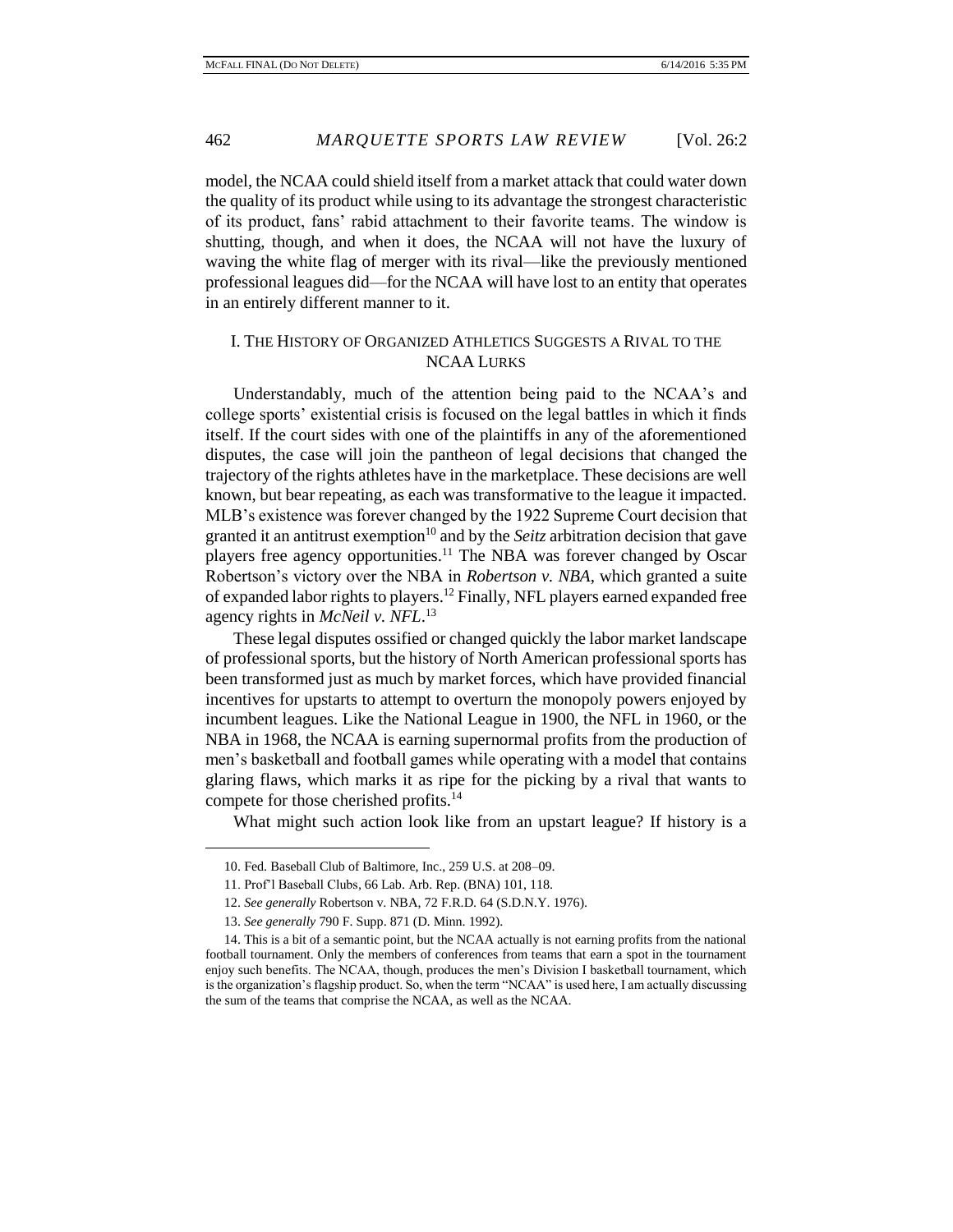guide, the rival will launch an attack on the main garrison of the NCAA's market power—its ability to control the prices paid for labor in its sporting contest productions. Were a rival to successfully start bidding away the top athletic talent that compete for NCAA members, its monopoly status as the preeminent producer of basketball and football games involving college-aged men would likely wobble severely, if not crumble immediately. Were this situation to occur, the NCAA membership would have few options with which to cope, and this point is a critical difference between the way professional leagues were able to operate in the face of a challenge and how the NCAA might be able to react. Given the organization's insistence that it use the amateur model, it would be incredibly awkward for many members to drop this pretense at the first volley from a rival league that is treating athletes as professional employees. At least the professional leagues were already operating with the same currency as the rival leagues.

To illustrate the need to pay attention to the organization's flaws in its compensation model, we turn to the first great challenge to an incumbent league, which occurred in 1901, when the National League's dominance in professional baseball was overturned by Ban Johnson's American League challenge. Johnson, a former Cincinnati baseball writer, created a successful minor league in the Midwest (what became the American League) before he tired of the National League poaching his players. After settling with the National League to enter into the Chicago market, Johnson went to war with the incumbent major league by moving franchises from Midwestern towns to the East Coast.<sup>15</sup>

It did not take but a winter of poaching players from the National League in the 1900–1901 offseason for the American League to gain favor with the media. As Koppett writes, the battle was easy to win because the "strict salary limits the monopoly had imposed made it a sitting duck to this [outbidding for players] approach."<sup>16</sup> For the 1901 season, 110 of the 180 players in the new American League "were former National Leaguers."<sup>17</sup> Johnson found deep pockets in the form of Midwestern and Eastern industrialists who saw an opportunity to beat up on an old, inflexible operation.<sup>18</sup> Within three years, the American League bid away so much talent from the incumbent league that it became a de facto minor league, which was problematic for the league's bottom line.<sup>19</sup>

<sup>15.</sup> *See* KOPPETT, *supra* note 7, at 88–89.

<sup>16.</sup> *Id.* at 89.

<sup>17.</sup> *See id.*

<sup>18.</sup> *See id.* at 88–89. These industrialists were Charles Somers and John Kilfoyle of Cleveland and Ben Shibe, a name familiar to baseball fans, and Al Reach of Philadelphia. *Id.* at 89. John McGraw joined as a manager of the New York Giants after he was traded by his old Baltimore National League club to St. Louis. *See id.*

<sup>19.</sup> Several articles have discussed the need for competition or league organizers to sort through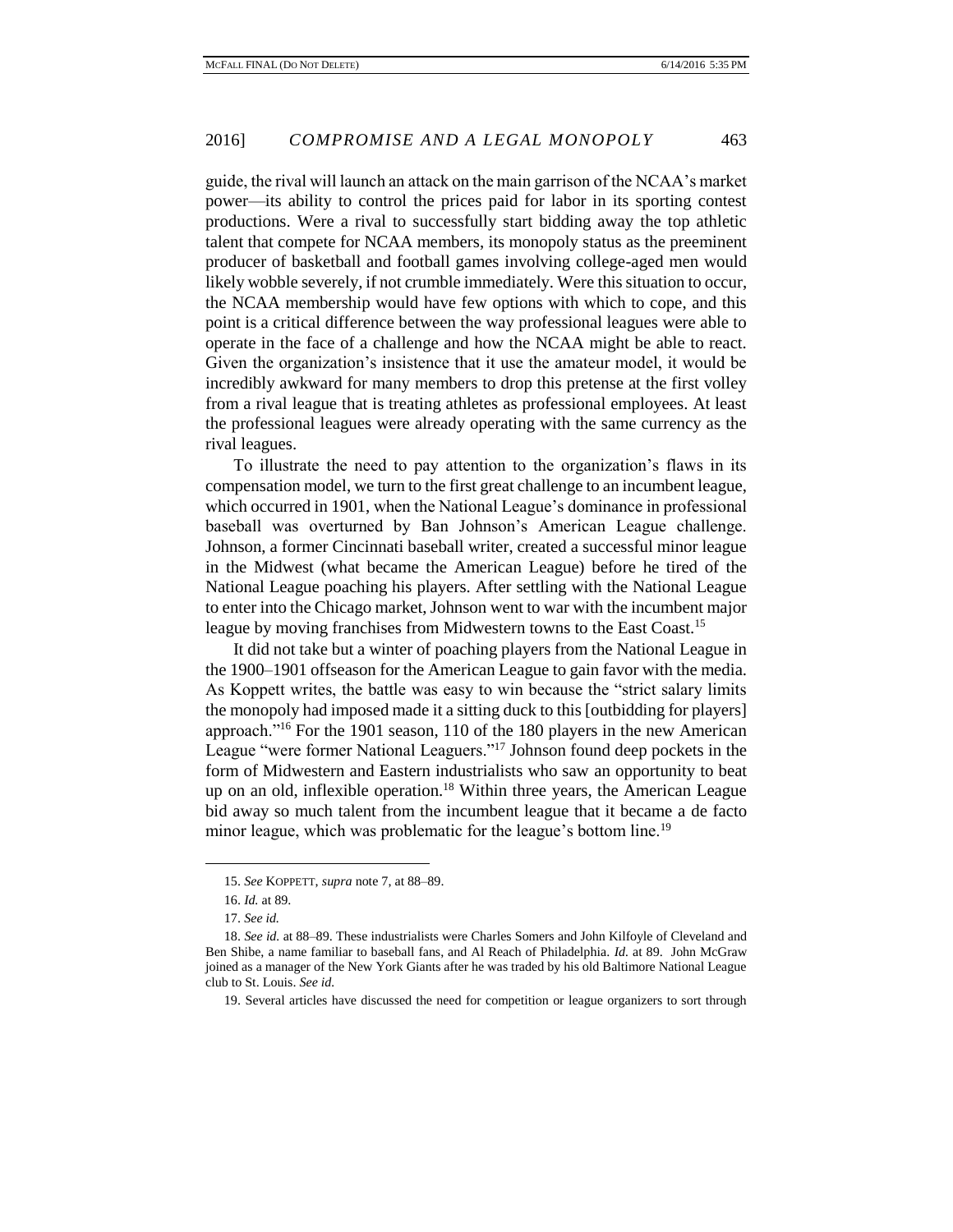Defeated by the aggressive upstart, the National League offered peace to the American League that included the possibility of a (sort of) merger between the two leagues. Of course, for the ownership class in both leagues, the key detail in the agreement was the reestablishment of the reserve system, which eliminated the need to bid on players, who were again tied to teams in perpetuity, with no chance of market activities revealing teams' willingness to pay for players' services.<sup>20</sup> By agreeing to reinstitute and honor the reserve system, the two leagues gained monopsony and monopoly power over the professional baseball market, with the former lasting until the 1975 *Seitz* decision, which granted free agent rights to Andy Messersmith and Mike McNally, $^{21}$  and the latter lasting in perpetuity due to the incredible decision in *Federal Baseball Club of Baltimore, Inc. v. National League of Professional Baseball Clubs*. 22

The same tactic was used in the early 1960s when the American Football League raided the incumbent NFL after it turned down offers from Bud Adams on the chance of expanding the size of the league. Shut out, the AFL slowly began poaching newly eligible college talent from the NFL by bidding up the salaries paid to players.

The most famous execution of this tactic was performed by the New York Jets. Owned by the media-savvy savant Sonny Werblin, the Jets signed University of Alabama quarterback Joe Namath to a record-sized contract after making him the team's first pick in the 1965 draft.<sup>23</sup> Faced with playing for less money for an established NFL franchise the St. Louis Cardinals, which acquired Namath in the NFL draft, or playing in New York for more money, Namath

entrants that might pose as top talent but in fact are not. Unmitigated, this problem can lead to adverse selection issues that can harm the reputation of the competition. For two excellent pieces on the need for contest organizers to hire appropriately talented competitors, *see generally* Edward P. Lazear & Sherwin Rosen, *Rank-Order Tournaments as Optimum Labor Contracts*, 89 J. POL. ECON. 841 (1981) (outlining theoretically the problems associated with not investing in strategies to cope with adverse selection among contestant entrants); Simon Rottenberg, *The Baseball Players' Labor Market*, 64 J. POL. ECON. 242 (1956), http://www.vanderbilt.edu/econ/faculty/Vrooman/rottenberg.pdf (detailing the labor market for professional baseball players).

<sup>20.</sup> *See* KOPPETT, *supra* note 7, at 118–19. The Federal League attempted to compete with the incumbent leagues in the 1910s. *Id.* at 118. This league sued the NL and AL on antitrust grounds, eventually losing at the Supreme Court, a defeat which helped create baseball's amazing antitrust exemption. *Id.* at 118–19. "On May 22, 1922, the Supreme Court upheld the appellate decision in an opinion written by Oliver Wendell Holmes, an opinion considered by many . . . one of the most ludicrous decisions in the Courts [sic] history." *Id.* at 119.

<sup>21.</sup> Prof'l Baseball Clubs*,* 66 Lab. Arb. Rep. (BNA) 101, 118.

<sup>22. 259</sup> U.S. 200, 209 (1992); *see also Organized Professional Team Sports: Hearing on H.R. 10378 Before the S. Subcomm. on Antitrust and Monopoly of the Comm. on the Judiciary*, 85th Cong. 5–6 (1958) (showing how Congress granted Major League Baseball an antitrust exemption in 1958, a golden goose that can be taken from MLB any time Congress sees fit).

<sup>23.</sup> MARK KRIEGEL, NAMATH: A BIOGRAPHY 131–32 (2005).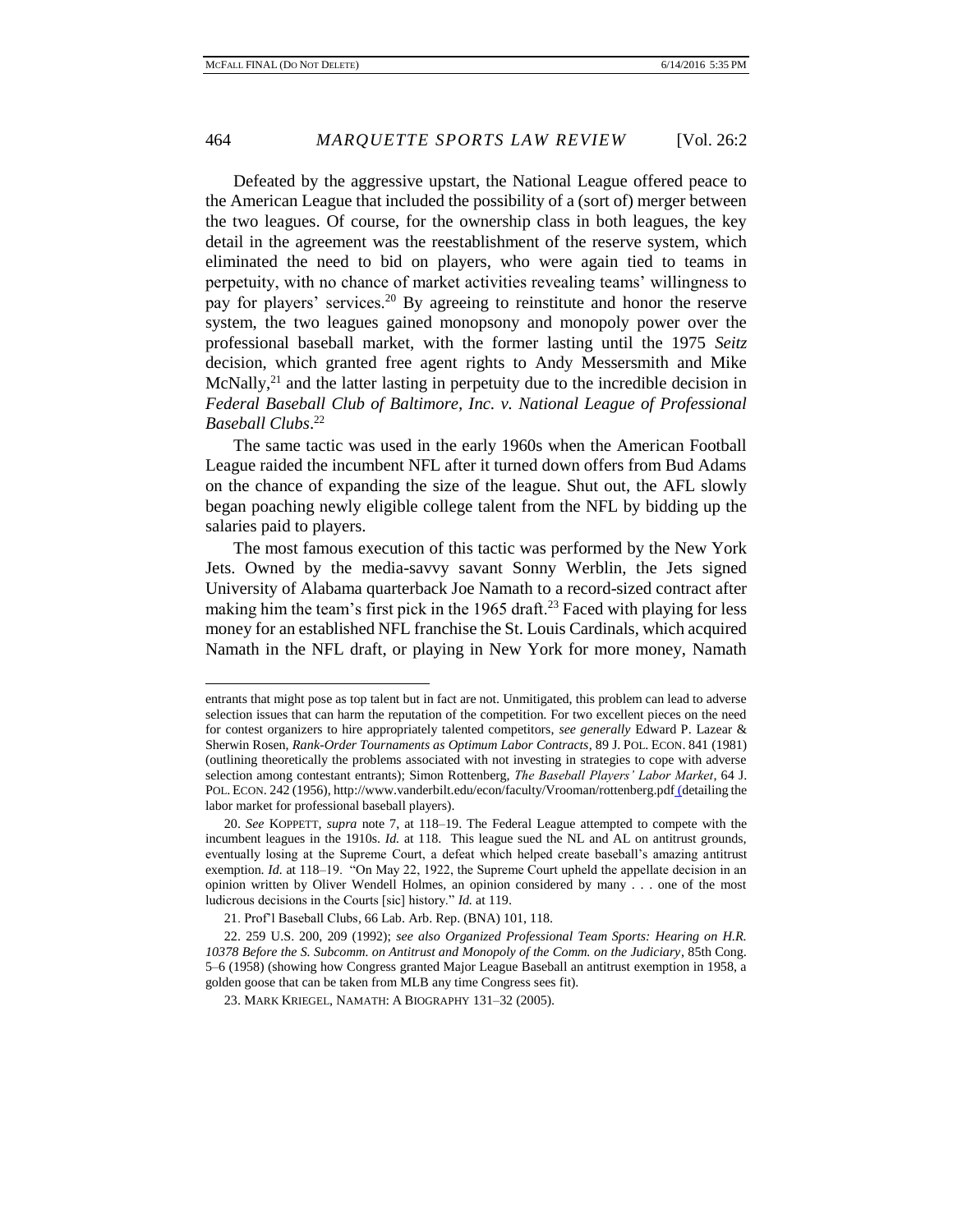understandably chose the offer he could not refuse and played in the AFL under a contract that was worth more than twice the offer made by the NFL's Cardinals.<sup>24</sup> Suddenly, the professional football leagues were in a bidding war.<sup>25</sup>

Like the two baseball leagues, the AFL and NFL merged in 1967 to avoid a costly bidding war between the two football leagues. Just as MLB did previously, the merged league acted as the monopolist and monopsonist of professional football until operational negligence opened the door to another rival, the United States Football League (USFL), which attempted to overthrow the NFL's monopoly in 1983.<sup>26</sup> The attempt did not go well—the USFL successfully sued the NFL for violating antitrust laws, but was famously only awarded \$1 in damages (the \$1 jury award was trebled).<sup>27</sup>

Finally, the NBA faced a similar challenge to its monopoly and monopsony power over professional basketball when the American Basketball Association (ABA) started producing professional basketball games in 1967. Like the previous upstart leagues, the ABA saw the soft underbelly of the NBA as the

<sup>24.</sup> *See id.* at 130–42 (2004). Werblin secured an important television contract with NBC shortly before Namath's 1965 draft. *Id.* at 124–27. The effect of the contract was to place new investment cash into AFL teams' hands for poaching players from the NFL. *See id.* Namath famously asked the Cardinals for \$200,000 plus a Lincoln Continental. *Id.* at 131–32. Eventually, though, Werblin figured out that Namath was being courted by the Giants through the Cardinals, and Werblin, sensing another kill shot to his New York rival, tendered Namath a \$389,000 offer. *Id.* at 135. The Giants were not going to offer that much money to a rookie "with a history of a knee injury." *Id.* at 136.

<sup>25.</sup> The Namath contract was actually the second poaching of NFL level talent performed by Werblin. *See id.* at 123. Werblin signed highly regarded running back Matt Snell out of Ohio State University in 1963, two years before signing Namath. *Id.* ("Sonny Werblin pulled up in front of the Ohio State athletic department in a chauffeured Cadillac limousine. Snell's first impression: tan, silver hair, glasses, looked you right in the eye, and that *suit*. Maybe it was the cut, maybe the fabric, or the shade of greenish gray. 'You just knew,' says Snell. 'It was money.'").

<sup>26.</sup> *See* BYRNE, *supra* note 7, at 32. The USFL benefited mightily from the NFL's negligent operations in 1982. *Id.* The owners and players could not agree to a collective bargaining agreement, so the players went on strike. *Id.* The last preseason game before the strike, played between the New York Giants and the Green Bay Packers, was delayed because of power outages at the stadium. *Id.*  With incompetence all around the NFL, USFL executive Peter Hadhazy saw the opening that every rival league needs to bring down a monopolist. *Id.* To Hadhazy, the strike was terrible optics because "[s]everal hundred college football players who had the ability to make it in professional football were sitting out there watching the bizarre gyrations of the NFL's players and owners. As Hadhazy saw it, if they played their cards right, the USFL had a genuine opportunity to draft and sign some of the top-rated college players." *Id.*

<sup>27.</sup> U.S. Football League v. NFL, 644 F. Supp. 1040, 1042 (S.D.N.Y. 1986), *aff'd*, 842 F.2d 1335 (2d Cir. 1988). In what certainly cannot be purely a coincidence following the 1987 strike, the NFLPA won huge legal battles against the NFL owners in *White v. NFL* and *McNeil v. NFL*. *See* White v. NFL, 836 F. Supp. 1458, 1463, 1505 (D. Minn. 1993) (upholding the settlement agreement that modified the NFL's "college draft, the NFL Player Contract, and various other terms and conditions of NFL player employment," which successfully "revised player mobility and employment rules . . . to eliminate Plan B"); McNeil v. NFL, 790 F. Supp. 871, 877 (D. Minn. 1992) (finding the NFL's Plan B wage scale violated players' rights to negotiate on an individual basis).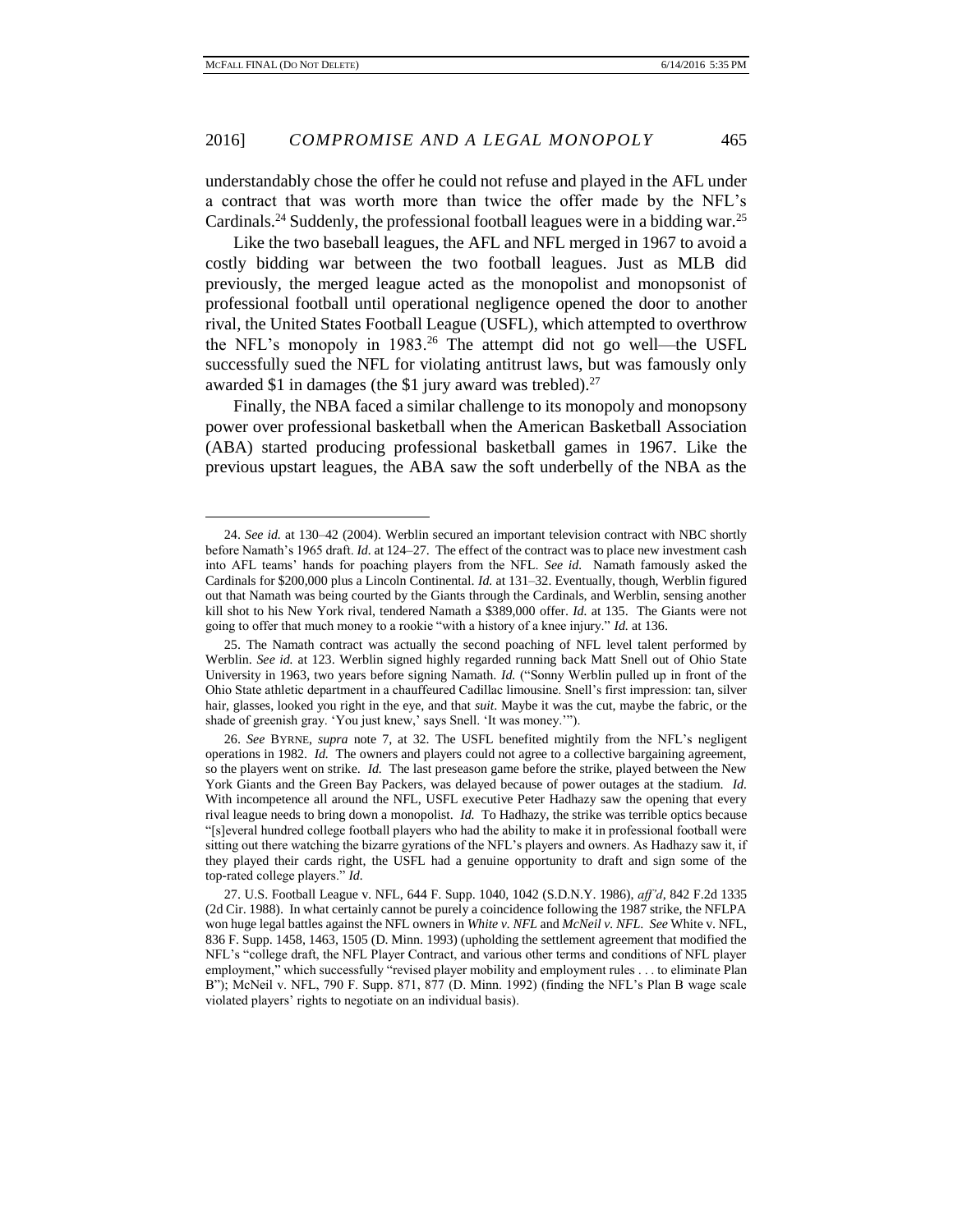mistreatment of top talent<sup>28</sup> and made it a priority to bid away such players from the incumbent cartel. For almost a decade the ABA raided NBA rosters and outbid the incumbent league for legendary players before the leagues agreed to a mini-merger in 1976.<sup>29</sup> Before peace was established, though, the ABA hired legends like Julius Erving, George Gervin, Rick Barry, George McGinnis, and Moses Malone, who bravely entered the league immediately after high school graduation, the first players to do so in either the NBA or the ABA.<sup>30</sup>

For a variety of reasons, the current monopoly position of the NCAA can be considered stronger than the incumbent professional leagues' positions at the time each faced a challenge. At this stage in its existence, college sports are much more engrained in the cultural psyche than were the three professional leagues when each was challenged. The revenue generated at the team, conference, and NCAA level from television deals not only adds heft to the league but also enhances its standing as the preeminent place for college-aged athletes to compete in basketball and football.

Of course, these large revenues also place a conspicuous bullseye on the NCAA and its members, as a group of investors certainly eyes the possibility of competing against the college sports leviathan as an opportunity to steal away some or all of the supernormal profits earned by the organization. To many economists, an upstart making such a challenge is inevitable. So why has such a challenge never materialized in any serious form?<sup>31</sup>

<sup>28.</sup> *See* Mike Bresnahan, *NBA All-Star Ultimatum Paid Off for Players*, L.A. TIMES (Feb. 16, 2011), http://articles.latimes.com/2011/feb/16/sports/la-sp-all-star-strike-20110217. The 1967–1968 season was only three seasons removed from the incredibly courageous collective decision of the players who competed in the 1964 All-Star game. Those players decided not to take the floor until perceived labor issues over pensions and working conditions were addressed. *Id.*

<sup>29.</sup> *See* Frank Deford, *One Last Hurrah in Hyannis*, SI VAULT (June 28, 1976), http://www.si.com/vault/1976/06/28/618606/one-last-hurrah-in-hyannis. Like the USFL, the ABA never really operated as well as it needed to operate to succeed. As Frank Deford, then of *Sports Illustrated*, wrote in his obituary of the league, "The seminal problem with the ABA was that it was created to merge instead of play. So, no matter how well it played, it wasn't doing what it was supposed to do." *Id.*

<sup>30.</sup> Pat Putnam wrote about Malone's rookie campaign in a 1974 *Sports Illustrated* article. Pat Putnam, *Don't Send My Boy to Harvard . . .*, SI VAULT (Nov. 4, 1974), http://www. si.com/vault/1974/11/04/615822/dont-send-my-boy-to-harvard. "'He's so quick it's unbelievable,' says Bucky Buckwalter, the Stars' new coach and the man primarily responsible for luring Malone away from the University of Maryland last August. Bucky and a bundle of greenbacks, you understand." *Id.*

<sup>31.</sup> It is an arguable point that NCAA basketball's monopoly status was successfully challenged by the NBA, which, for some time, has employed the large majority of the very best college-aged players. Since Kevin Garnett entered the NBA in 1995, directly after graduating from high school, it has become unheard of for top-tier players to compete for an NCAA team for three or four seasons. The last player to choose to compete for an NCAA team for four seasons and forego an extremely high draft pick while doing so was Tim Duncan, who played for Wake Forest University from 1993 to 1997 and was the first player selected in the 1997 NBA draft. The Author writes that this surrendering of its top talent to the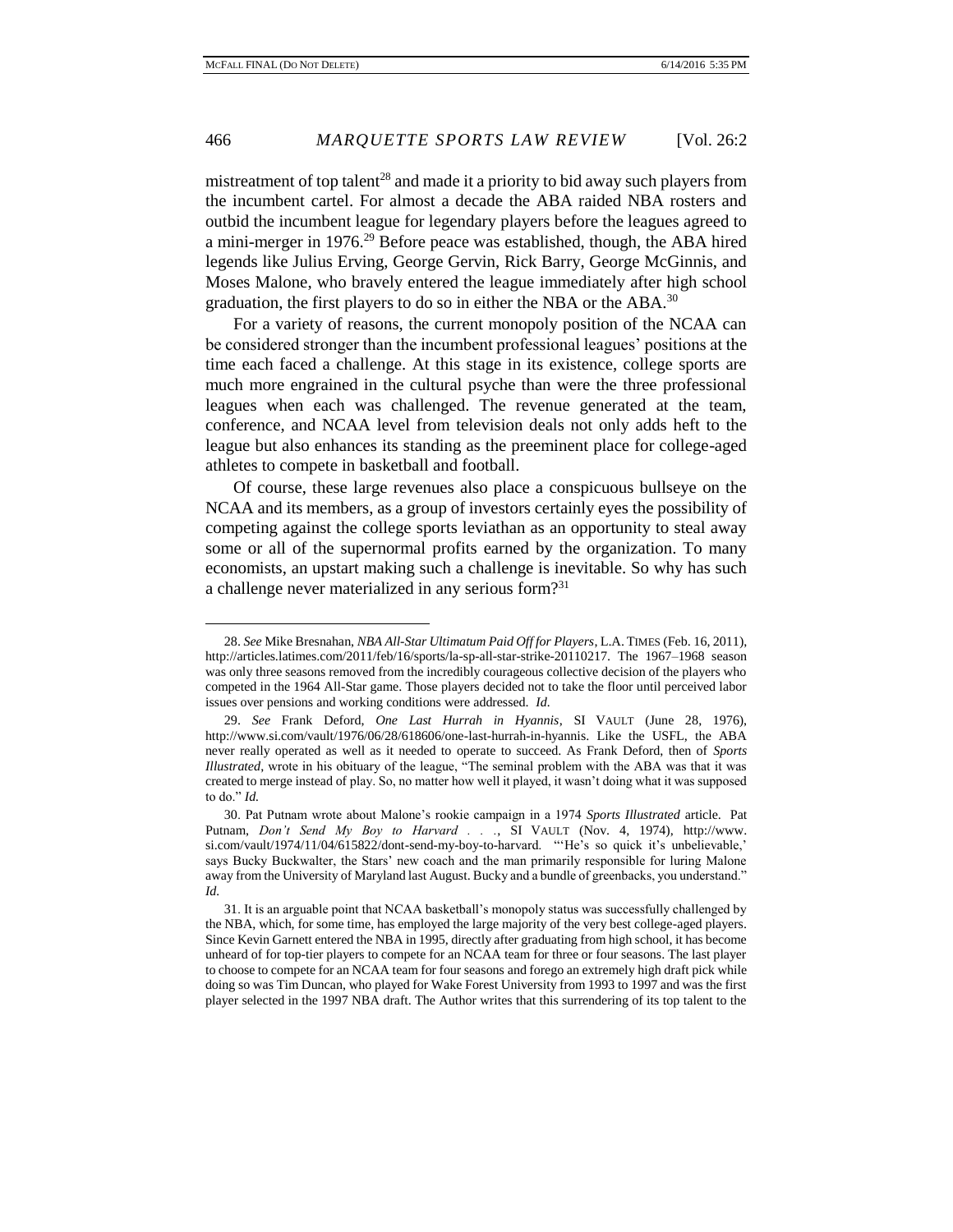A good answer might lie in an explanation provided by John Sutton regarding the role that advertising has in shaping firms' relative market shares within a given industry.<sup>32</sup> In some markets, firms find it necessary to advertise to differentiate their products with rivals' products. These advertising costs are endogenous—and therefore sunk—to the firms in the market because the marginal cost of production is not affected by the level of firms' advertising decisions.<sup>33</sup> Simply, to compete in the major leagues in this industry, firms have to be willing to spend large amounts on advertising.

In some markets (college sports included), there are firms that enjoy tremendous benefits from being the well-known first-mover in the industry. These firms' might have tremendous brand-name awareness over lesser-known potential rivals, who would have to undertake the risky gambit of incurring huge advertising expenses to overtake the established brand. Without this willingness to risk capital investment to battle with the incumbent, potential upstarts either must be willing to exist on the fringe of the market or not at all.<sup>34</sup>

Sutton's ideas about the difficulty of competing with established firms were used by Stefan Szymanski and Simon Kuper to explain the stubborn lack of turnover of the elite teams within the English Premier League.<sup>35</sup> In their view, the first-mover advantage is an enormous benefit for a team to enjoy.<sup>36</sup> To overcome this advantage, potential rival teams must make a risky investment in hiring talented players (instead of expensive advertising investments). Because players can incur injuries that limit their productivity, many team owners simply are not willing to bid the capital necessary to hire away star players from the upper-echelon teams. $37$ 

It should be obvious why Sutton's first-mover story is a compelling view of the barrier to entry established by the NCAA and its members. There is a distinct

NBA should be viewed as a sign of incompetent management on the part of the NCAA and its members. *See* TODD A. MCFALL, THE (PECULIAR) ECONOMICS OF NCAA BASKETBALL 51 (2014).

<sup>32.</sup> *See generally* John Sutton, *Endogenous Sunk Costs and the Structure of Advertising Intensive Industries*, 33 EUR. ECON. REV. 335 (1989).

<sup>33.</sup> *See generally id.*

<sup>34.</sup> *See id.* at 338 ("As is intuitively clear, the viability of the fringe of non-advertisers (both in terms of their numbers, and their combined market share) will depend (positively) on the size of the population of 'advertising insensitive' consumers, and (negatively) on the size of the set-up cost *ε*.").

<sup>35.</sup> *See* STEFAN SZYMANSKI & SIMON KUPER, MONEY AND SOCCER: A SOCCERNOMICS GUIDE 1–28 (2015)*.* 

<sup>36.</sup> In English football, these first-movers were teams like Manchester United and Arsenal.

<sup>37.</sup> SZYMANSKI & KUPER, *supra* note 35, at 22 ("Applying Sutton's model to the world of professional club soccer, one should focus on player investment instead of [advertising]. The big clubs are the ones that spend heavily on players and achieve a potentially global following—there are only a small number of these large, dominant teams. These clubs were able to develop this image because they were first movers, because of their location, because of a specific event in their history, or because of their association with particular individuals or [movements].").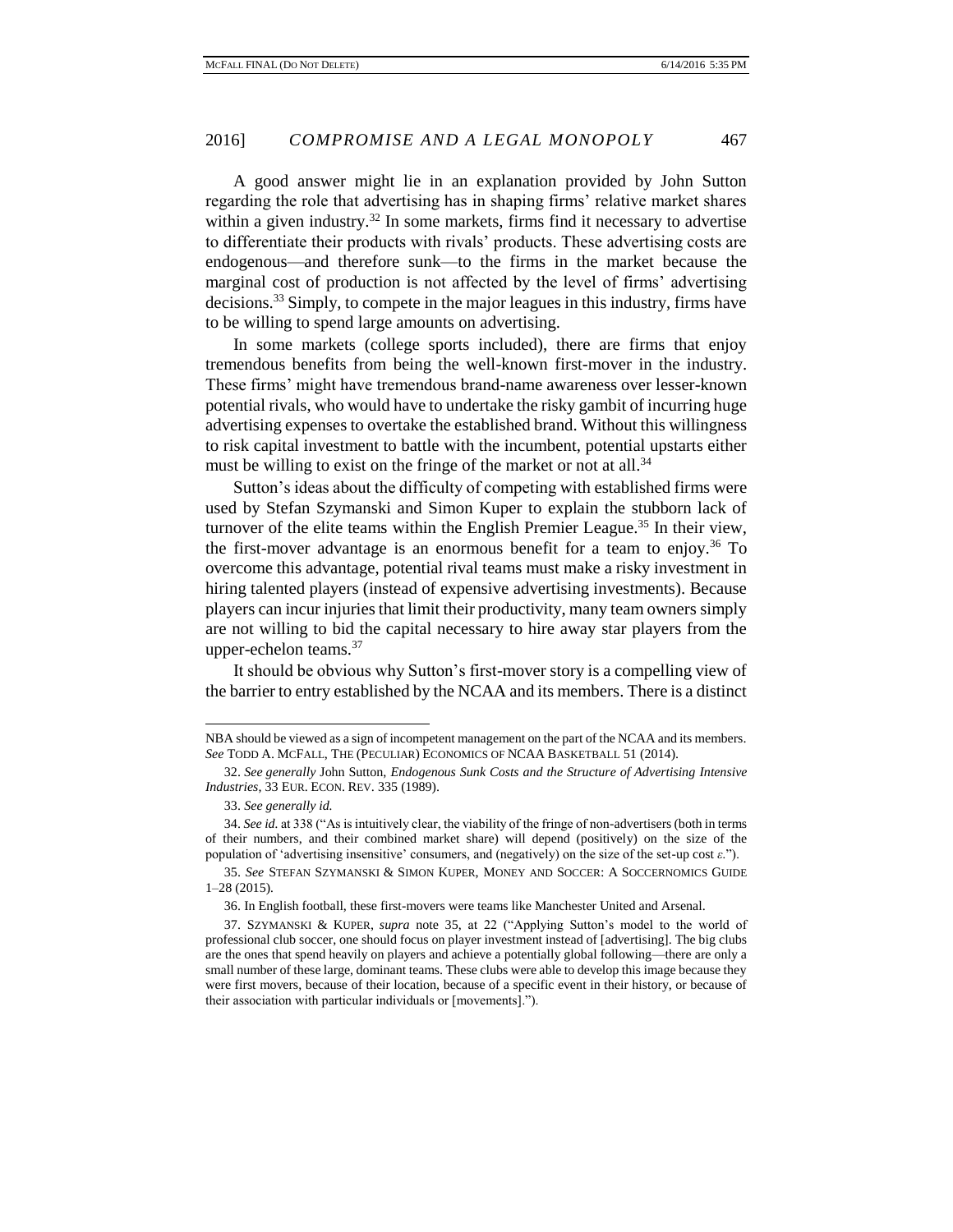lack of outside competition to the NCAA's monopoly in basketball and football because college sports were there first and have been so successful, collectively speaking. College sports producers not only have rapidly expanding budgets on which to invest in marketing their events, but the producers have the built-in advantage of having fans who, for one of many reasons, identify intensely with the institutions that produce the sporting events under the NCAA's banner.

By Sutton's reckoning, any potential rival to the NCAA would have to overcome not only the NCAA's inherent historical advantage for producing athletic productions but also the emotional ties fans have to the way these sports are packaged and sold.<sup>38</sup> If history is an accurate guide, the former characteristic is something with which a rival can cope, because a rival can simply bid away good players from the NCAA teams; however, the latter characteristic is very difficult—if not nearly impossible—for a rival to replicate.<sup>39</sup> For a challenger to succeed against the NCAA, there would have to be a large enough market of sports fans who are more interested in watching top-level talent compete in sports productions than in watching second-level talent compete for the institutions with which fans are emotionally affiliated. That is a proposition that, at best, can be described as uncertain. And all it takes is a little uncertainty to keep the NCAA's rivals at bay.

The continued support from fans of the NCAA's flagship product, the men's Division I basketball championship, illustrates well the rigidity of college fans' devotion to their favorite teams. Since 1995, when Kevin Garnett entered the NBA draft directly from high school, the number of elite-level players competing for a Division I team has fallen drastically.<sup>40</sup> Yet, despite concerns regarding the quality of play degrading, the value of the tournament has done nothing but increase. Since 1991, the NCAA has twice renewed its contract with CBS to televise the men's Division I tournament.<sup>41</sup> In 1999, the value of the contract increased, in nominal terms, 300% annually to \$6 billion for eleven years. The value of the 2010 contract came to about \$750 million per year,

<sup>38.</sup> Of course, this views the NCAA and its members as one firm, an idea well-established in legal and economic literature. Interestingly, the intra-NCAA differences between members like the University of Alabama and the University of Alabama-Birmingham, are explained well by Sutton's view of establishing market power through advertising.

<sup>39.</sup> International Marketing Group, a leader in marketing around college athletics, touts the benefits of relationships with athletic departments. *See The Largest, Most Attractive Fan Base in Sports*, *supra*  note 9 (depicting its marketing pitch to prospective clients). Its brochure states "[e]xamined in every key metric, college sports are more popular than ever." *Id.*

<sup>40.</sup> *See* MCFALL, *supra* note 31, at 112–13. The first-round of the 1992 NBA draft featured exclusively players who competed for a Division I team for at least three years. *Id.* at 113. By 2001, only eleven of the twenty-nine players chosen played for a college for three years. *Id.* 

<sup>41.</sup> *Id.* at 31.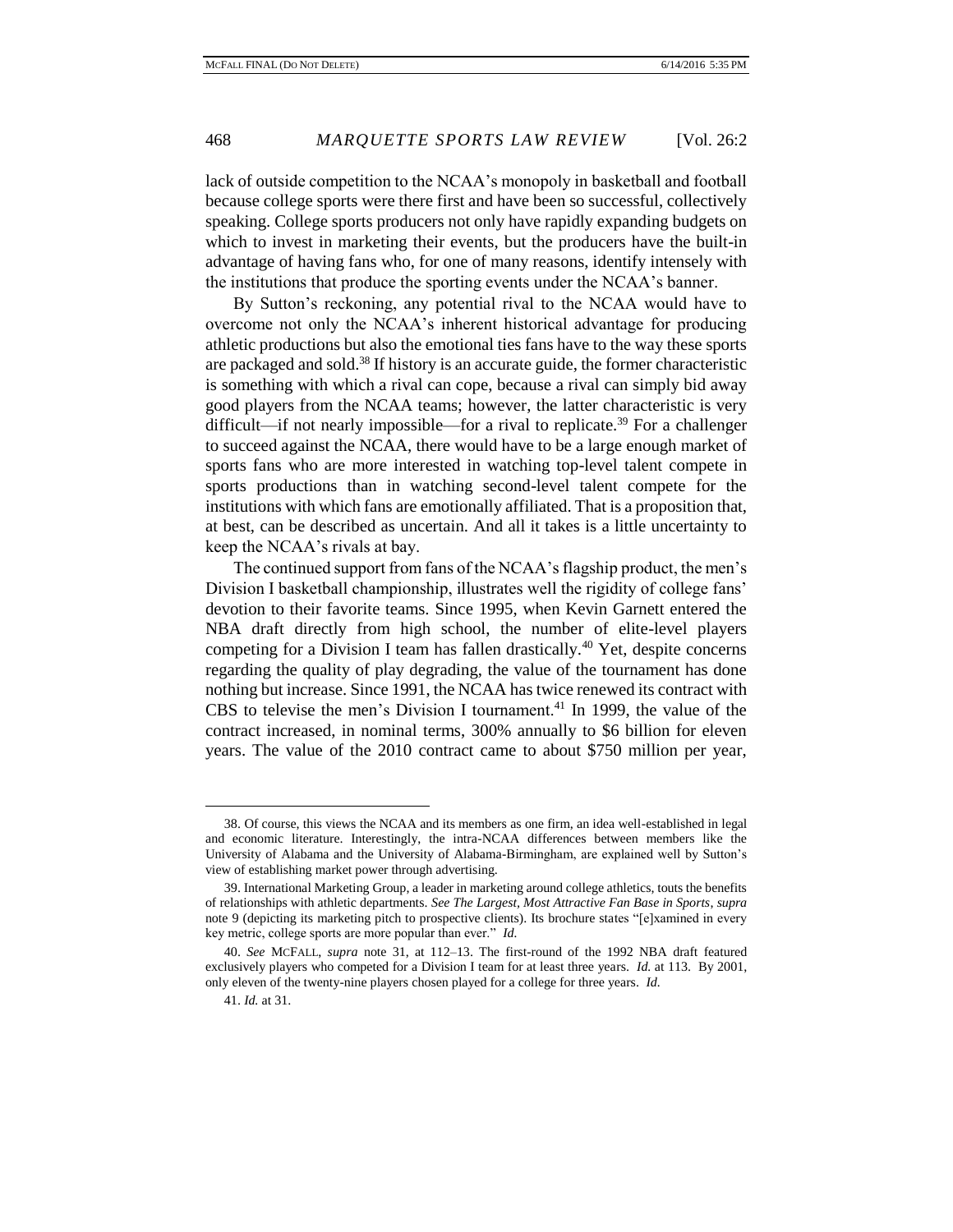another  $35\%$  nominal annual increase from the previous contract.<sup>42</sup> Thus, in an era in which the NCAA essentially gave up on having Hall of Fame level talent play in its most valuable competition, the value of Division I basketball has been increasing rapidly.<sup>43</sup> And any rival wishing to compete away some of that television contract will have to contend with a fan base devoted not only to watching high quality athletic contests but also to participating in the ritual of said contests involving their favorite teams.

This example, though, falls short in describing how decimating a successful poaching of talent would be to NCAA teams. A rival league would not just scrape the cream of the crop from Division I teams. A rival league would bid away nearly all the best prospects from college football and basketball teams, just as the American League nearly did to the National League over a century ago. Could the two revenue producing college sports survive such an onslaught? Walter Neale, in his classic piece, *The Peculiar Economics of Professional Sports*, wrote "[i]n brief, a firm is better off the smaller or less important the competition, and it will try to attain a situation in which it is the sole supplier."<sup>44</sup> In a world with a rival that successfully poaches NCAA members' best players, college teams will not meet any part of Neale's timeless observation about the way monopoly sports leagues must operate.

Common sense should inform us that fans will not support major college sports with the same fervor if the players they watch are of uniform lesser quality. In the end, the quality of a monopoly product matters, and when the best players are plying their trade in another league, it is hard to take as seriously the merit of a contest that involves lower quality competitors, no matter who is playing. Simply, the potential destruction to the quality of its product should worry every employee within collegiate sports. Luckily, the NCAA (or at least some of its members) has a great opportunity available to it because it can leverage its intense fan loyalty in exchange for adopting compensation models that are more market-based compared to the scholarship model that has been the norm in college athletics for almost seventy years. Time is of the essence, for this window of opportunity will not last forever, as discussed in the next section.

<sup>42.</sup> *Id.* For a discussion on the growth of television revenue, *see id.* at 31–32.

<sup>43.</sup> *See* Marc Tracy, *College Basketball Is an Attraction. Is It Pretty? Well . . .*, N.Y. TIMES (Mar. 18, 2015), http://www.nytimes.com/2015/03/19/sports/ncaabasketball/beauty-of-ncaa-tournamentmay-not-hide-games-warts.html?\_r=1. That is not to say the enjoyment fans have received from the product has increased, as this article discusses "'[w]hen the balance between offense and defense gets out of whack and the defense has more of an advantage than the offense, then I think the game's not in the right place,' said Dan Gavitt, the N.C.A.A.'s vice president for men's basketball championships." *Id.*

<sup>44.</sup> Walter C. Neale, *The Peculiar Economics of Professional Sports*, 78 Q.J. ECON. 1, 1 (1964).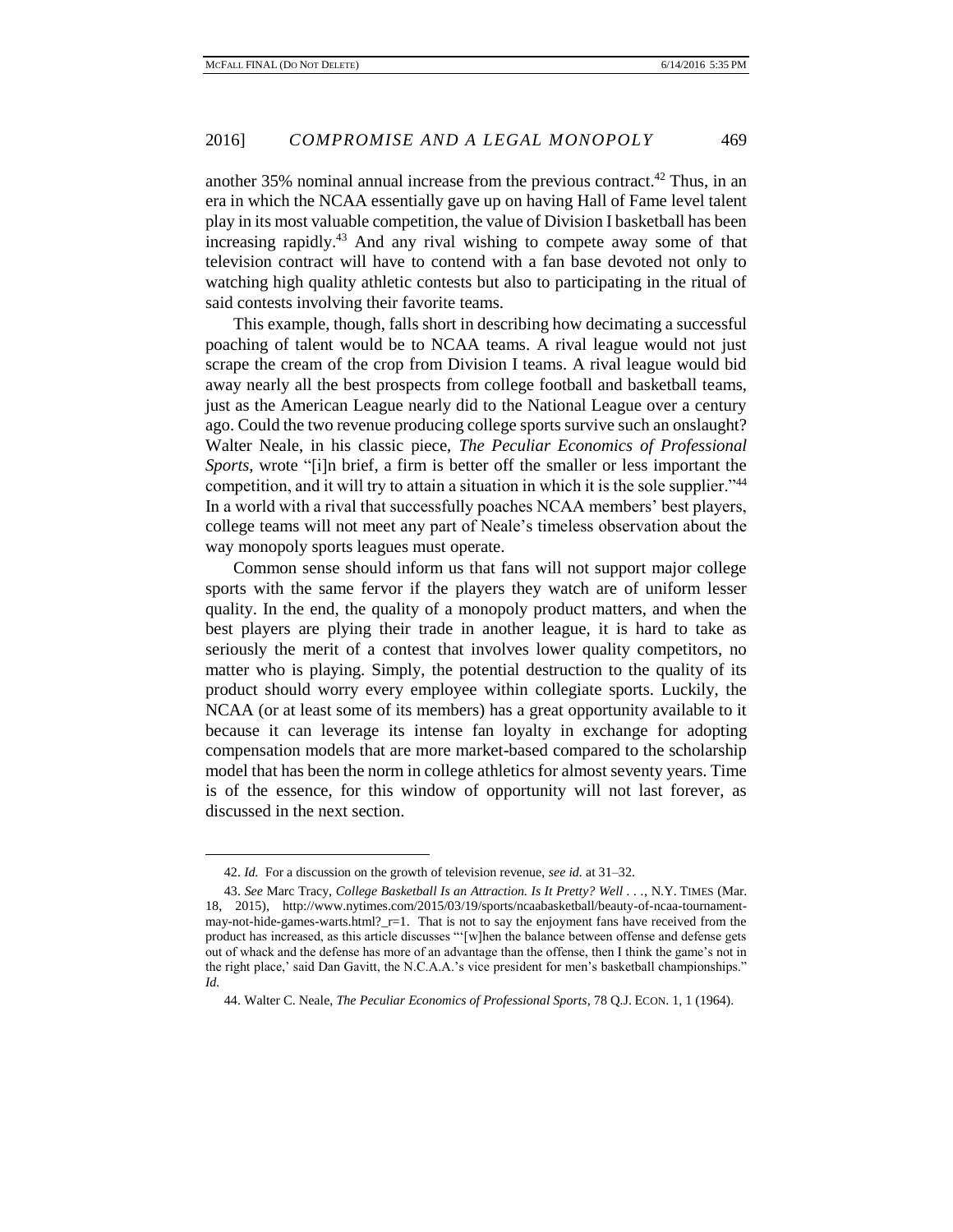#### II. A PROACTIVE NCAA CAN AVOID A RIVAL'S THREAT

If history has any predictive power regarding the NCAA's desire to fend off potential rivals from competing with members' football and basketball products, we can assume safely two things. First, unless the courts force it to take action, the NCAA will do nothing until a rival threatens its monopoly and monopsony status. Second, with near certainty, it can be assumed that a rival league will attempt to shake the NCAA's monopoly power. Remember, before they waged war on the entrenched leagues of the day, Ban Johnson and Lamar Hunt approached the incumbent cartel about joining! But both incumbent leagues were so cossetted in their power that they turned away interested parties, an attitude that describes perfectly the NCAA's current state-of-mind.<sup>45</sup>

Clearly, history tells us that not taking proactive measures to fend off potential outside threats can be incredibly costly and lead to an existential crisis for the incumbent league. With history and some knowledge of what makes a monopoly sports league in mind, what steps could the NCAA—or at least a more flexible segment of its membership—do to signal to potential rivals that an attempt to bring down the NCAA monopoly would be futile?

A good plan would accomplish two tasks. First, it would capitalize on the NCAA's strength—the intense brand loyalty felt by fans. According to Sutton's theory of endogenous costs, any rival would need to spend an inordinate amount of capital to compete with the existing monopoly, and given the uncertainty to the return of such a decision, rivals could not be blamed for never taking up the fight in the first place. Second, the NCAA membership needs to learn from past leagues' mistakes and shield its Achilles heel, which is the wage ceiling paid to athletes that it currently mandates among its membership. If this flank is not protected, the NCAA can win legal challenges to its model from now until time stands still, but the NCAA will always be open to raids from rival leagues that want to drain it of talent.

To utilize fully its brand name comparative advantage while shielding its current biggest weakness, the NCAA cannot adopt half-measure changes to its business model, like it has recently done by adding cost of attendance adjustments for athletes in revenue sports.<sup>46</sup> Some members need to be willing

<sup>45.</sup> MLB and the NCAA's explanations for the existence of player wage controls are startlingly similar in that both revolve around the need to protect competitive interests of the games being affected by the controls. For a discussion of the NCAA's argument defending its policies in *O'Bannon*, *see* Jon Solomon, *O'Bannon Judge Rules NCAA Violates Antitrust Law*, CBS SPORTS (Aug. 8, 2014), http://www.cbssports.com/collegefootball/writer/jon-solomon/24653743/obannon-judge-rules-ncaaviolates-antitrust-law. For a discussion of MLB's argument for the need to retain its reserve clause, a main issue argued in *Flood*, *see* Hylton, *supra* note 7, at 398–99.

<sup>46.</sup> In 2015, the NCAA allowed for its most powerful members, the so-called autonomous schools, to pay cost-of-attendance stipends to football and basketball players. For the NCAA's announcement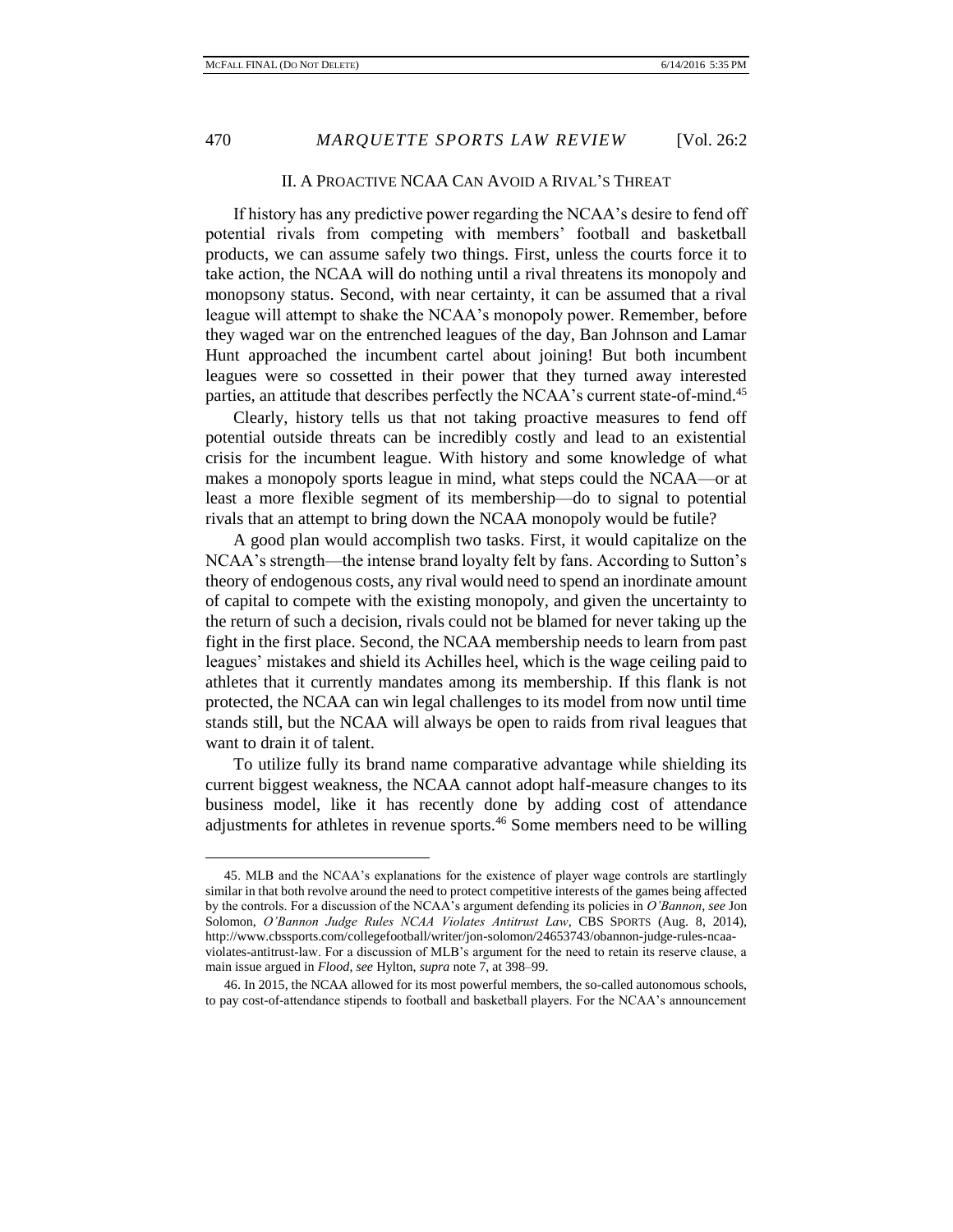to admit that operations based more closely to free market principles might be the best way to remain in control of monopoly power, even if it means leaving behind the NCAA's traditional governance system and some of the teams' traditional opponents. Simply, teams interested in exercising fully their unique position in the sports marketplace should take the drastic step of paying athletes based on market conditions while also becoming an entity attached only to the university by name, thereby ending the practice of asking students to juggle the increasingly impossible demands of competing in high-level athletics competitions while also attending college.<sup>47</sup> Instead, players will be compensated directly (in cash) for their efforts, and the university will own the team as a profit-maximizing entity that can, if run successfully, add to the endowment of the university.<sup>48</sup>

There is no need to say such a plan would be a radical departure from the current model that has come to regulate college sports. But adopting such changes would allow for fans of these universities to attend the contests—and all the rituals and splendor that accompany the productions—to which they have grown accustomed. For many teams that take this route, conference affiliations and rivalries will look very similar to the current affiliations and rivalries that dominate fans' calendars. The only difference is that the players will be employees of the entity that operates the team, not so-called student-athletes.

The benefits of such a plan are many. Institutions will strengthen in perpetuity the monopoly status the NCAA has created by continuing to utilize the NCAA's comparative advantage in brand loyalty while simultaneously shoring up possible weak points that a rival could exploit. A successful execution of this strategy would bring a rarity to the marketplace for sports—an honest-to-goodness monopoly, which is as rare and valuable as Aesop's fabled golden goose. Additionally, a well-governed league will not have to worry about defending itself against allegations of violating the Thirteenth and Fourteenth

on the stipend policy, *see* Michelle Brutlag Hosick, *Autonomy Schools Adopt Cost of Attendance Scholarships,* NCAA.ORG (Jan. 18, 2015), http://www.ncaa.org/about/resources/media-center/autonomy-schools-adopt-cost-attendance-scholarships. For criticism of the stipends, *see* Jake New, *More Money . . . If You Can Play Ball*, INSIDE HIGHER ED (Aug. 12, 2015), https://www.insidehighered.com/news/2015/08/12/colleges-inflate-full-cost-attendance-numbers-increasing-stipends-athletes.

<sup>47.</sup> Consider playing football or basketball for West Virginia University in 2015. The teams, which are part of the Big 12 Conference, played multiple games in, of all places, Texas. *See* WVUSPORTS, http://www.wvusports.com/ (last visited June 9, 2016).

<sup>48.</sup> By no means is this the only way in which teams can operate. The heart of the matter for this hypothetical league is the intellectual property that surrounds the production of the games. If a private entity wanted to purchase the rights to produce games in the likeness of a particular team, then a contract could be created that spells out the conditions for such a transaction. But simply moving part of the athletic department off of campus to manage a privately held basketball or football team is maybe the simplest way for this transaction to occur.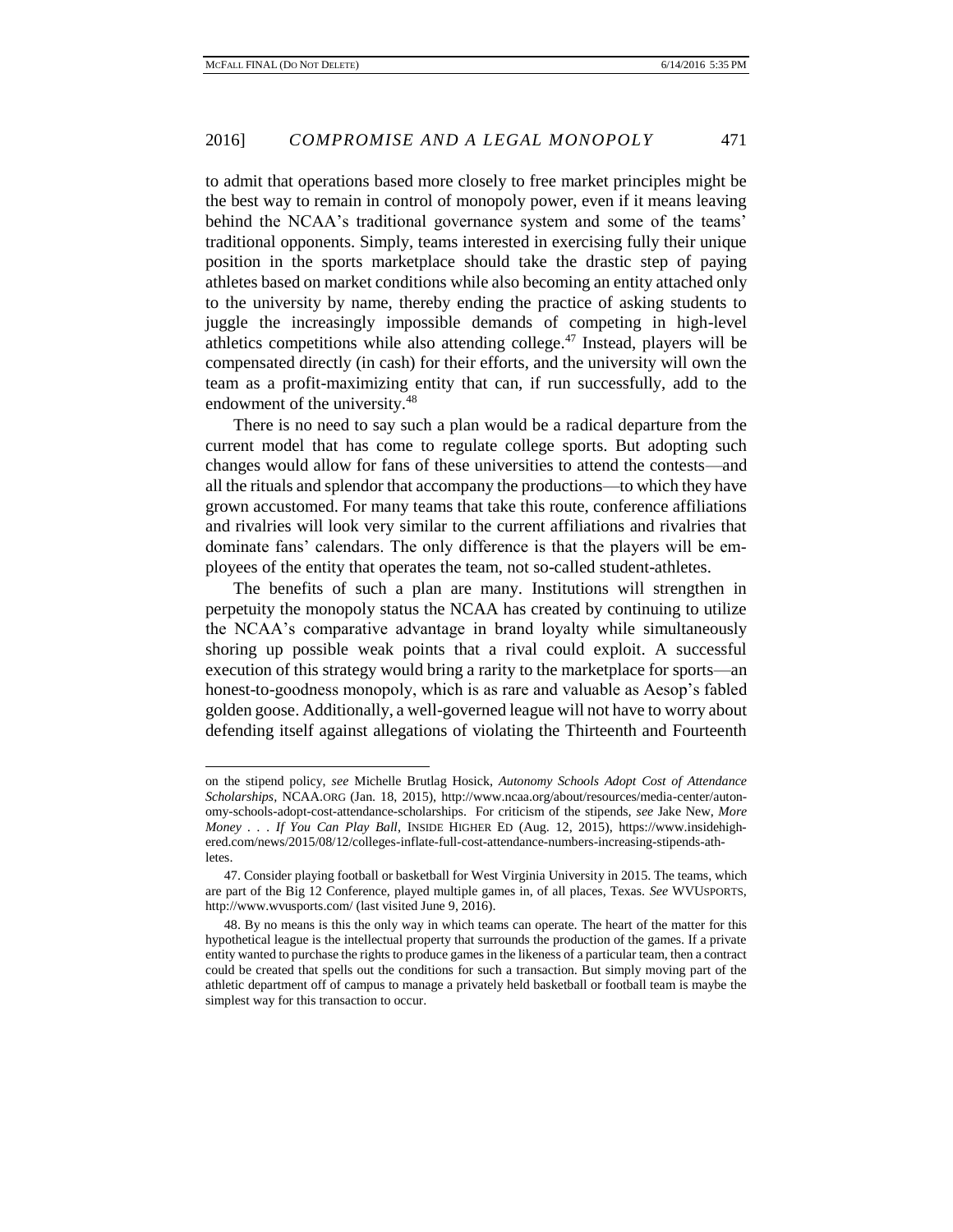Amendments while producing athletic contests.<sup>49</sup>

But what about the costs? Not addressing some of the many voices of dissent would be a cowardly way to end the Article; so anticipating questions from skeptical parties is a necessary step in showing the plausibility of this plan. In the end, it should be clear to many universities sponsoring teams that compete under the NCAA's organizational umbrella that continuing to be a part of a successful monopoly should outweigh many economic and psychic costs of adopting such a radically different business model.

An understandable primary concern of many collegiate teams is the extent to which the explicit costs of operations will change after a system of direct payments to athletes is implemented. Further, important questions about the nature of the compensation system within the cartel must be asked too. Will there be open bidding on players or will players be drafted into the league, which could limit compensation to players? There is no single answer to these questions, and the answers might make it imprudent for some institutions to compete in a market-based league, but those who raise the specter of not being able to afford paying players directly should not be taken seriously for a long list of reasons.

First, for such a league to exist, it must be said that a consortium of teams that are interested in joining this league must be created. For this to occur, rules governing teams' actions, both on-field and off-field, will need to be ratified, and a subset of those rules will determine how players join the league. As with any other professional sports league, a players' union will likely be recognized, so there will need to be cooperation between the consortium of teams and the players employed by consortium members regarding their entry into the league and the level compensation offered to players.<sup>50</sup>

Economic theory suggests that the level of compensation paid to players will be based on their perceived marginal revenue product.<sup>51</sup> The most important idea to understand (and easiest to misconstrue) regarding the move to a more market-based system is that only a select few players will be paid an

<sup>49.</sup> This is the issue at the heart of *Jenkins v. NCAA*. *See generally* Jenkins v. NCAA, 311 F.R.D. 532 (N.D. Cal. 2015). It should be embarrassing for American universities to have to defend their methods against such allegations—yet, the beat goes on.

<sup>50.</sup> *See* MCFALL, *supra* note 31, at 1–25.

<sup>51.</sup> Marginal revenue product is a measure of the value of skills one possesses. Workers in certain professions can be elite amongst their peers, but if society does not place a high value on the skills they possess, their marginal revenue product will be relatively small, so relative skill level is not the only contributing factor to a worker's earnings. High earners must also possess skills that are valued at high amounts by society. To consider the earnings of the world's best horseshoe thrower, which are dwarfed by the best competitors in more popular sports, *see 2015 World Tournament Prize List*, NAT'L HORSESHOE PITCHERS ASS'N, http://www.horseshoepitching.com/topeka/2015%20prize%20fund.htm (last visited June 9, 2016).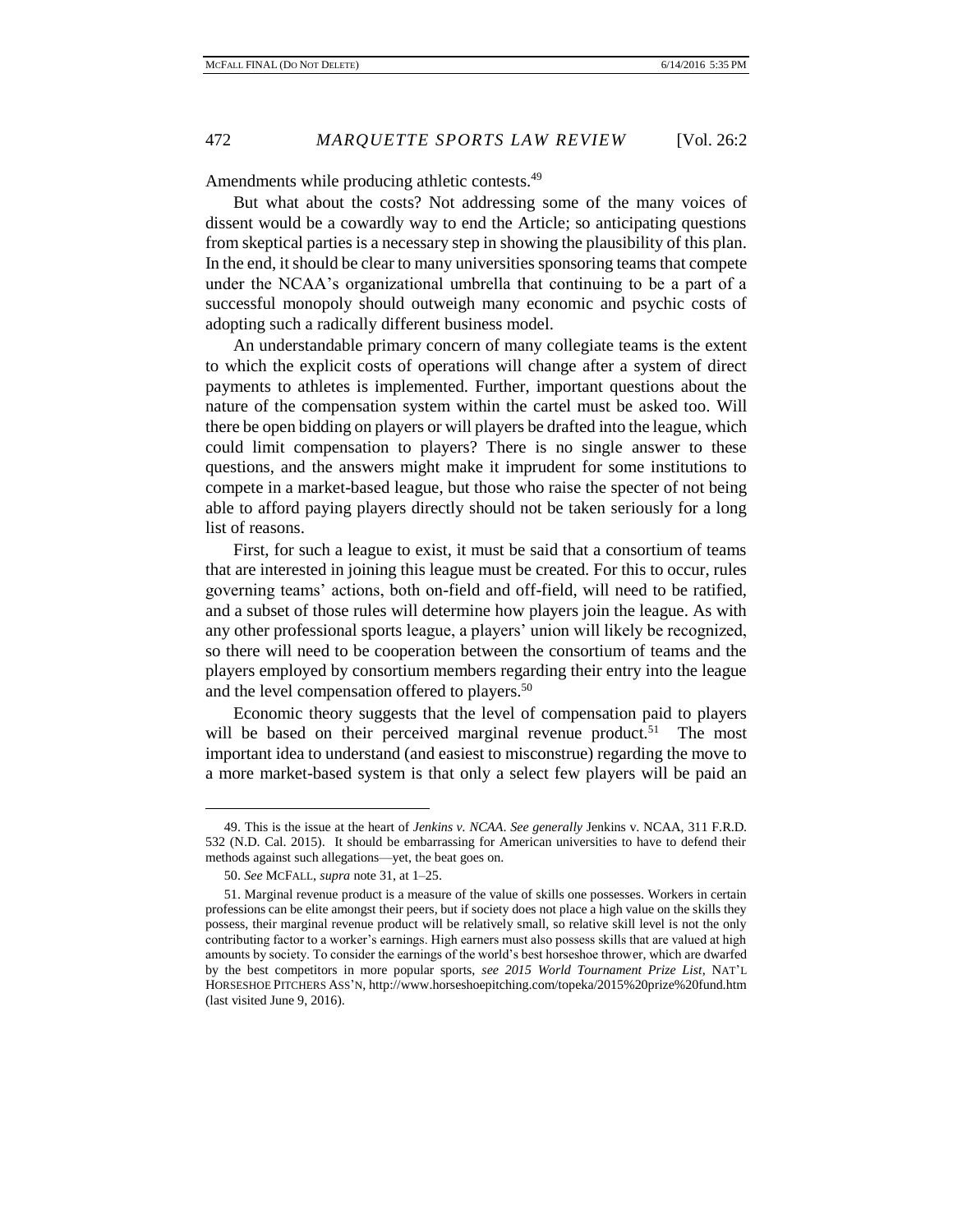amount that is exorbitant compared to the cost of the currently used scholarship. To illustrate this likelihood, consider the market for minor league baseball players, where elite prospects are paid quite handsomely while much of the rank-and-file earn subsistence level wages.<sup>52</sup> There is no reason to expect the compensation structure for players competing in a market-based college league to be any different than minor league baseball. Highly sought players, no matter how they enter such a league, would be given large bonuses and probably a hefty salary from their employer. The superstars' rank-and-file brethren, who would be needed for practice squads and to round out depth charts, would be playing for a chance to prove themselves to the NFL or the NBA and to take advantage of their rapidly dwindling youth, which is the only time of their lives in which they can play a game as a vocation.

Of course, players in this league will no longer be viewed as engaging in an activity, which is the argument used to defeat Alvis Waldrep's claim to worker's compensation following Waldrep being paralyzed in a 1974 football game involving his Texas Christian University team and the University of Alabama.<sup>53</sup> These athletes will be employees, and likely will have union representation, so they will have the opportunity to collect compensation when a serious injury occurs.

With regard to football, this detail is critically important when it comes to understanding cost differences that might exist between the scholarship and market-based league structures. There is no doubt football has experienced an inflection point regarding the role the game plays in brain injuries, which means there is no doubt teams that might want to join a market-based consortium will worry mightily over the level of compensation a player might earn for injuries. For many institutions, the uncertainty regarding the level of direct costs that teams must sustain for insuring players might keep them from being willing or able to join a league with market-based compensation policies.<sup>54</sup>

The final issue regarding costs is that many academic institutions and their fans might resist joining this revamped league on moral grounds because the

<sup>52.</sup> *See* Chris Cwik, *Court Dismisses Lawsuit That Would Raise Wages in the Minor Leagues,*  YAHOO SPORTS (Sept. 15, 2015), http://sports.yahoo.com/blogs/mlb-big-league-stew/court-dismisseslawsuit-that-would-raise-wages-in-the-minor-leagues-000220168.html; Ian Gordon, *Minor League Baseball Players Make Poverty-Level Wages*, MOTHER JONES (July/Aug. 2014), http://www.motherjones.com/politics/2014/06/baseball-broshuis-minor-league-wage-income.

<sup>53.</sup> *See* Waldrep v. Tex. Emp'rs Ins. Ass'n, 21 S.W.3d 692, 696, 702 (Tex. App. 2000).

<sup>54.</sup> In fact, these insurance costs could be a line in the sand that prevents a market-based football rival from ever even being formed, for it might be the number of teams with the resources to insure employees might be too small to warrant forming a league. Currently, teams that participate in NCAA sponsored contests are protected from the threat of paying out massive damages to injured players because of the ruling against Waldrep. A rival league that pays its players likely will not be afforded such protections.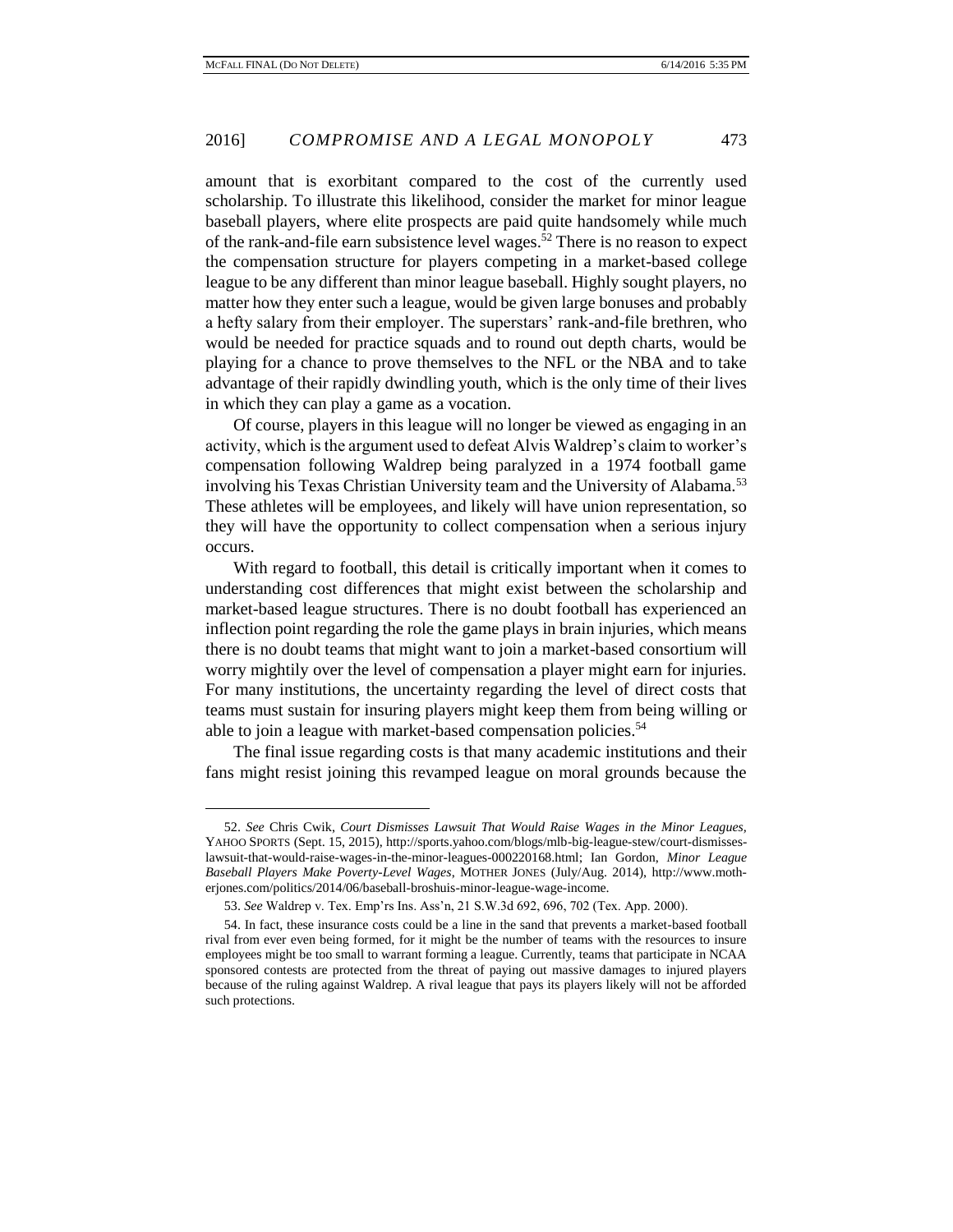ties between the institution and the players will be different from the current amateur model. This resistance is understandable. The opportunity to attend a four-year institution in exchange for playing football or basketball is valuable, and many institutions and their fans care deeply about the players who grace their campuses. To alleviate this concern, it needs to be pointed out that perhaps part of the compensation offered to players could include the opportunity to attend school once their playing days have ended. This opportunity need not be offered to all players, nor will all players necessarily be interested in such an offer. But for many, the chance to attend a four-year institution at a discount once their playing days are over is a valuable chip that could be used more constructively later in life, when they are not being forced to navigate the difficult waters of preparing full time for athletic competitions while also being a full-time student.

Additionally, a system devoid of the current type of student-athlete would have wonderful downstream benefits for academic institutions, many of which succumbed to the temptation of creating calmer waters for players to navigate while competing in basketball or football.<sup>55</sup> Schools that are part of a more market-based consortium no longer would have to invest huge sums of money on monitoring the academic progress of football and basketball players, many of whom are sadly not prepared to perform at a satisfactory level in a postsecondary classroom and are simply taken advantage of while enrolled in the school for which they compete.<sup>56</sup> Additionally, the temptation to create fake classes or lean on professors who might be sympathetic to the cause of the athletic department will vanish, so the cost savings to institutions could be realized in a variety of directions.

As for the players, not only would they earn direct compensation for their efforts, but they would also gain the chance to constitute a union, which would mean gaining leverage over coaching staffs and institutions that are currently using the system to overwork athletes. A common practice of coaching staffs that do not want to run aground of NCAA regulations regarding ceilings on the amount of time that can be devoted to practice is to label certain training tasks as either mandatory or voluntary while not treating differently either type of

<sup>55.</sup> The perfect example of such behavior can be found at the University of North Carolina-Chapel Hill, which, for two decades, enrolled students who competed for a variety of teams into classes that did not physically meet or did not have work requirements for earning credit. *See* Dan Kane, *UNC Dismisses Two More Employees in Academic-Athletic Scandal*, NEWS & OBSERVER (Nov. 12, 2015), http://www.newsobserver.com/news/local/education/unc-scandal/article44538867.html. Sadly, this example is one of many that are too numerous to list in this Article.

<sup>56.</sup> *See generally, e.g.*, Class Action Complaint, McCants v. NCAA, No. 15 CVS 1782, 2015 WL 366150 (N.C. Super. Jan. 22, 2015). The plaintiffs are suing on the grounds that they were not provided access to a quality education while playing for the University of North Carolina-Chapel Hill. *Id.* ¶¶ 250–52.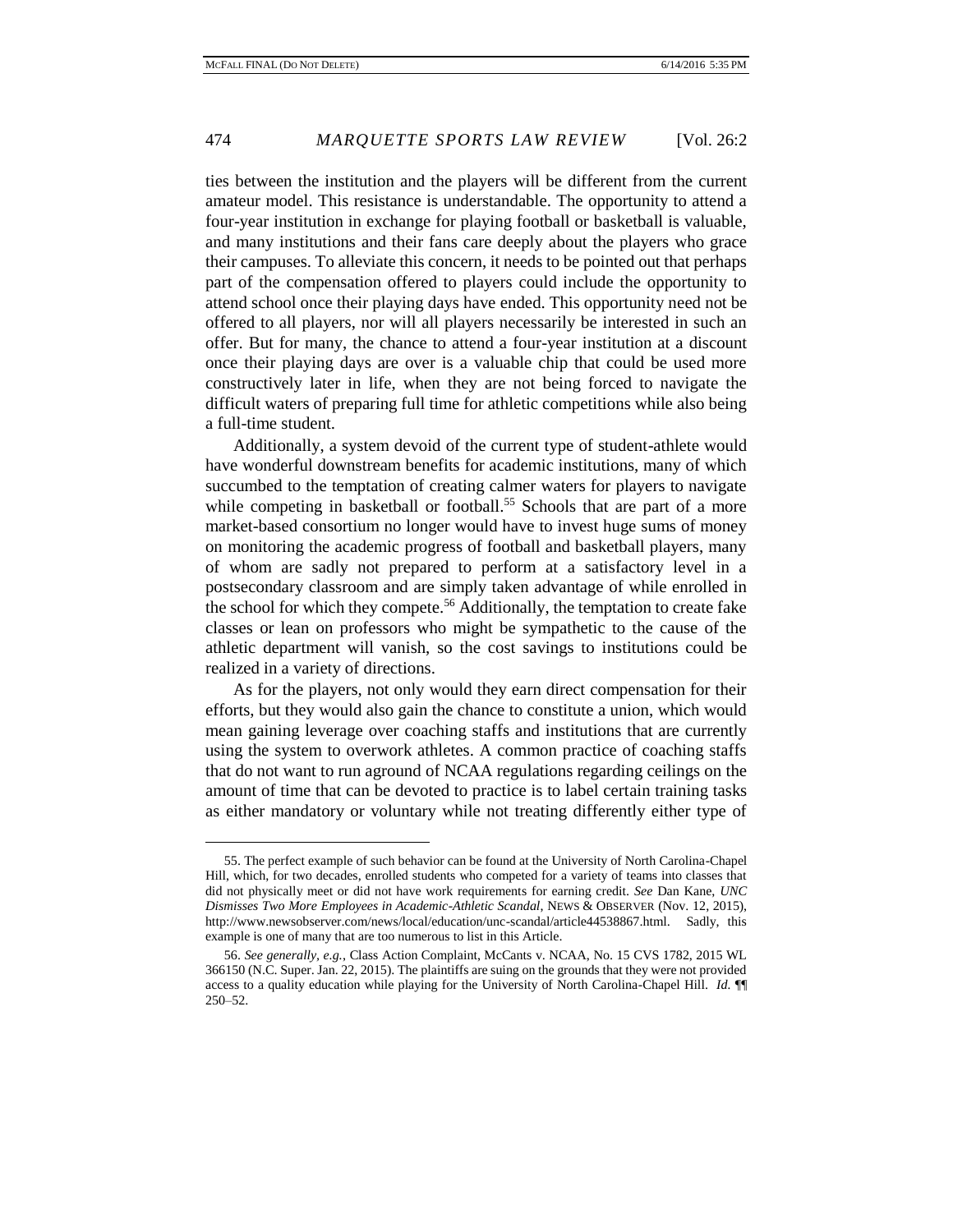task. Thus, athletes are forced to attend so-called voluntary meetings or workouts, which do not count against mandatory practice limits. This obnoxious abuse of power is an unintended (but likely foreseen) consequence of rules put forth by the NCAA that were designed to diminish the acute trade-off between school work and training.<sup>57</sup> Since the adoption of practice time ceilings, the rewards for coaches skyrocketed, thus, from a management perspective, making it more imperative for athletes to be prepared for games, which has translated to more abuse of the voluntary practice label.<sup>58</sup> Union bargaining between players and institutions will likely spell out the nature of what constitutes a mutually beneficial working relationship between players and their employers that can be monitored by multiple interested parties.

Of course, there will be institutions, even amongst the most powerful conferences, that will not stomach the move to a market-based model. Understandably, these institutions might wish to continue to compensate players indirectly to retain the vestiges of the current model. For many, this option will no doubt be more palatable compared to the market-based model, but the likely cost they will endure is not having the best players compete in the competitions they sponsor. The talent drain will likely reduce the value of the contests institutions currently produce, but this decrease might lead to exactly what those institutions want- a quainter role for athletics on campus.

A schism forming between NCAA members over the direction of college sports would not be unprecedented. In 1978, NCAA members chose to join either Division I-A or Division I-AA, depending upon the amount of spending a school was willing to incur on football.<sup>59</sup> At the time of the schism, it might not have been clear to all parties that a mammoth gulf would develop between the earning potential of the types of teams, as Division I-A members were privy

<sup>57.</sup> For the NCAA's presentation on what constitutes practice time, *see generally* NCAA, COUNTABLE ATHLETICALLY RELATED ACTIVITIES, http://www.ncaa.org/sites/default/files/20-Hour-Rule-Document.pdf (last visited June 9, 2016) For the Notre Dame University Athletic Department's explanation of practice time, *see Countable Hours*, ATHLETIC COMPLIANCE—U. NOTRE DAME, http://www3.nd.edu/~ncaacomp/countable\_hours.shtml (last visited June 9, 2016). For a story on the University of Michigan football team's snubbing of these rules, *see NCAA Finds Michigan Not in Compliance*, ESPN (Feb. 24, 2010), http://sports.espn.go.com/ncf/news/story?id=4938956.

<sup>58.</sup> Practice time rule abuses have not just occurred in football and men's basketball. *See* Mick McCabe & Mark Snyder, *Player's Shocking Allegations Against Former NCAA Women's Basketball Coach,* USA TODAY (July 21, 2013), http://www.usatoday.com/story/sports/ncaaw/2013/07/21/oakland-university-fired-coach-beckie-francis-special-report/2573613/ (detailing practice time abuse in women's basketball at Oakland University).

<sup>59.</sup> For a historical discussion of the decision to split college football, *see Small Colleges*, SI VAULT (Sept. 11, 1978), http://www.si.com/vault/1978/09/11/822949/small-colleges ("But now the NCAA seems determined to blur the delineation between big time and small time in college football by creating yet another division. This new group, titled Division I-AA, has been slipped in between the old superpower elite level of Division I (now I-A) and the relatively low-key schools in Divisions II and III.").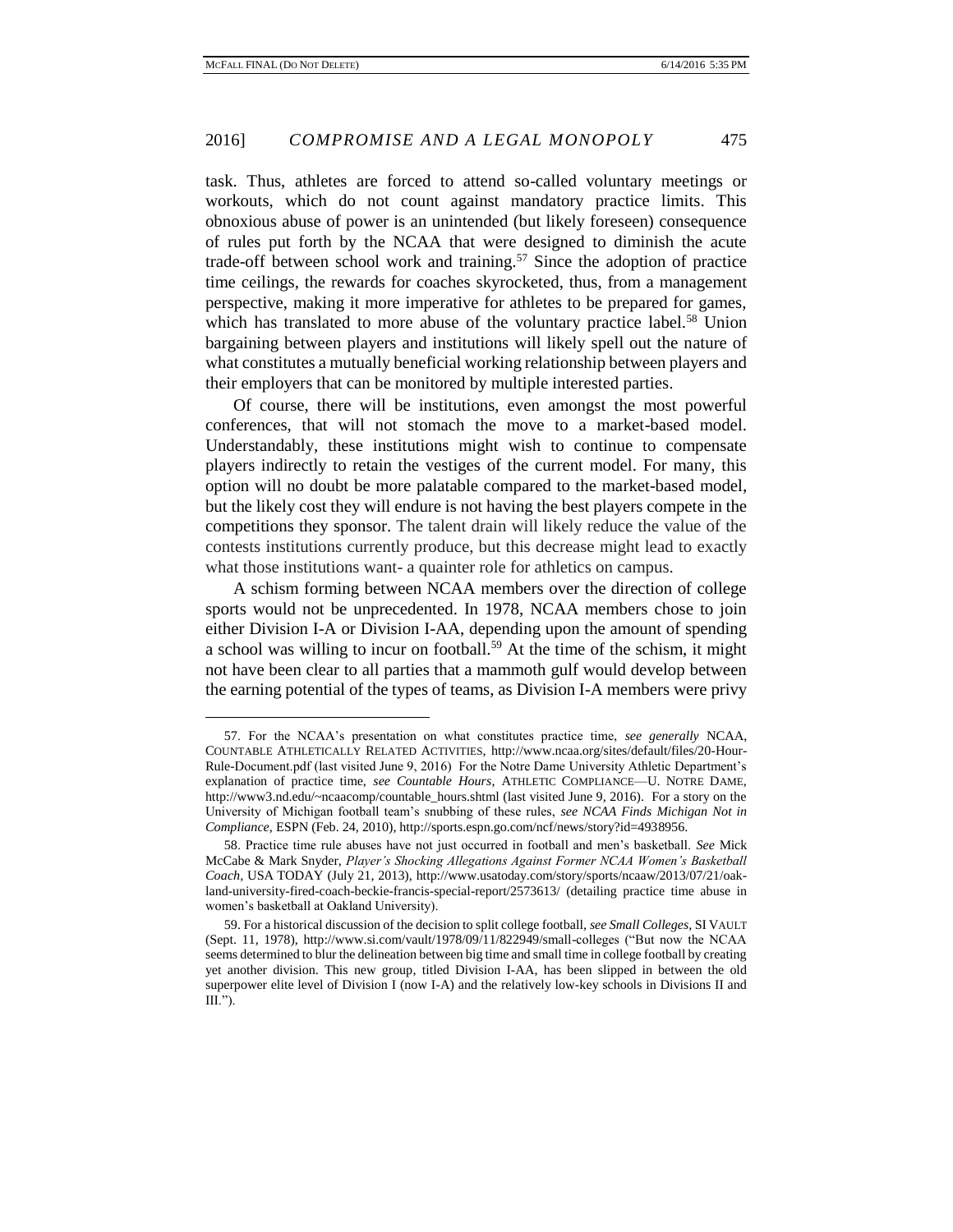to the incredible revenue growth of college football. Those schools now compete in what is known as the Football Bowl Subdivision. Despite this gulf, there is a thriving, quaint market that enhances university life at schools that field teams in what has become known as the Football Championship Subdivision (FCS). The past schism is valuable to consider, though, because revenue differences between a market-based league and a league with teams using the status quo scholarship model likely would grow in the same fashion.

Which leads to the last voice of concern regarding a more for-profit model—the NCAA. The organization has been, more or less, the lead governor of college sports over the past century. But its role has been diminished by court decisions like *NCAA v. Board of Regents*<sup>60</sup> and the subsequent maneuverings that made conference affiliation more important to teams than the cover of the  $NCAA$ 's umbrella.<sup>61</sup> Perhaps if a few schools broke away from the NCAA and started a consortium that played under market-based rules, the old organization might consider itself to be in a better place compared to the way it has been forced to operate in the recent past because it would not have to concern itself with the power struggles that have characterized its relationship for some forty years. The behavior of NCAA President Mark Emmert suggests as much, as he has grown comfortable with the notion of the NCAA as the marketer of college sports. His attitude belies a man who understands very well the new limits of his organization's power.<sup>62</sup>

Of course, in a world with a consortium of teams that cast aside the NCAA's leadership for another governance structure, the NCAA's most lucrative event, its Division I men's basketball tournament, will become a less valuable asset because the best college-aged players will no longer be competing in the tournament. Unless the NCAA and a market-based consortium find a way to coexist, which is a very real possibility, the NCAA will be forced to exist on less because the revenue it will collect from selling the broadcasting rights to its events will fall.<sup>63</sup>

63. For a discussion on the importance of basketball tournament revenues to the entirety of the

<sup>60. 468</sup> U.S. 85, 120 (1984). The decision favored the University of Oklahoma and destroyed the NCAA's monopoly hold on negotiating televised football contracts, which also was the beginning of the end of the organization's stranglehold over its members. *See id.*

<sup>61.</sup> For a summary of conference realignment as of 2014, *see* Pete Volk, *Conference Realignment Cheat Sheet 2014: Where College Football Teams Are Now*, SBNATION (Feb. 13, 2014), http://www.sbnation.com/college-football/2014/2/13/5404930/college-football-realignment-2014 conference-moves.

<sup>62.</sup> To read about how resigned Emmert was to the biggest schools adopting new rules in a January 2014 conference, *see* Greg Johnson, *Emmert, NCAA Leaders Discuss Issues Facing Association*, NCAA.ORG (Jan. 17, 2014), http://www.ncaa.org/about/resources/media-center/news/emmert-ncaaleaders-discuss-issues-facing-association. For a perspective on Emmert's ineptitude, *see* Pete Thamel, *The NCAA's Real Problem? Lack of Leadership, Starting with Mark Emmert*, SI, http://www.si.com/college-basketball/2014/04/07/ncaa-mark-emmert (last updated June 23, 2014).